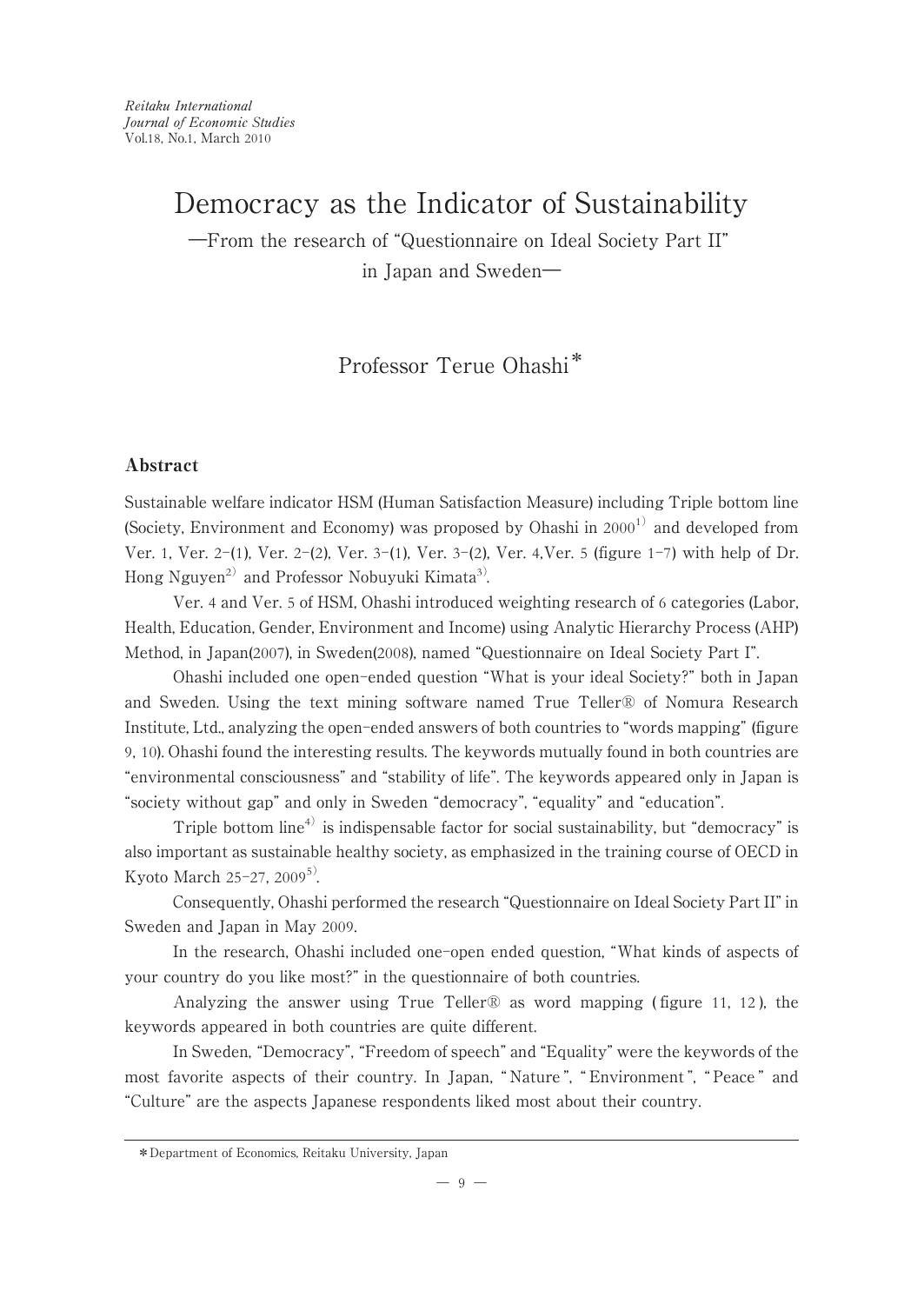Swedish respondents appreciate the foundation of their country that people depend upon, while Japanese appreciate the aspect of software of their country and they are not aware the foundation why they can enjoy the software.

Sweden has about 100 years of history of democracy while Japan got democracy after the defeat of World War II with the help of GHQ (General Headquarters). So there is big delay in democratic thinking in Japan compared to Sweden, and it makes unhappy phenomenon in Japanese sustainability.

Such findings Ohashi got from the research.

Ohashi concluded that in order to increase the HSM value of Japan, the key issue is to raise the consciousness of democracy in Japanese society, especially in politics.

Because if in Japan, democracy will fully function in politics and management, the performance of triple bottom line of Japan should be increased to raise the HSM value.

# Part I : Background of the Development of HSM ―for the first reader of HSM theory, this part is prepared

### 1. Establishment of the Theory on Sustainable Social Welfare Indicator

### 1.1 What is "ideal society" with happiness and satisfaction?

The "ideal society" which everybody wishes and wants to share with others should be a society where:  $(1)$  every member has a high level of happiness and mental satisfaction; and  $(2)$ happiness and mental satisfaction of the future generations are also secured. Happiness and satisfaction of the present generation should not sacrifice the future generations or environment of planet earth. In other words, "sustainable development" must be secured.

However, in the conventional definition of marketing and "theories on happiness" in sociology and economics, inter-generational "sustainable social development "<sup>6)</sup> is not recognized.

### 1.2 Definition of sustainable development

According to UNESCO, there are a few hundreds of definitions of sustainable development<sup>7)</sup>, of which the following two are of special importance: the definition given by the World Commission on Environment and Development (WCED) in  $1987^8$  that defines sustainable development as development that satisfies the needs of the present generation without compromising the ability of the future generations to meet their own needs. This means that there should not be intergenerational exploitation.

The second important definition of sustainable development presented by Barbier (1987) emphasizes the harmonization of ecological system (environment), economic system (economy), and social system (society)<sup>9)</sup>. Similarly, Elkington (1997)<sup>10)</sup> states that the Triple Bottom Line (society, environment, and economy) must be audited.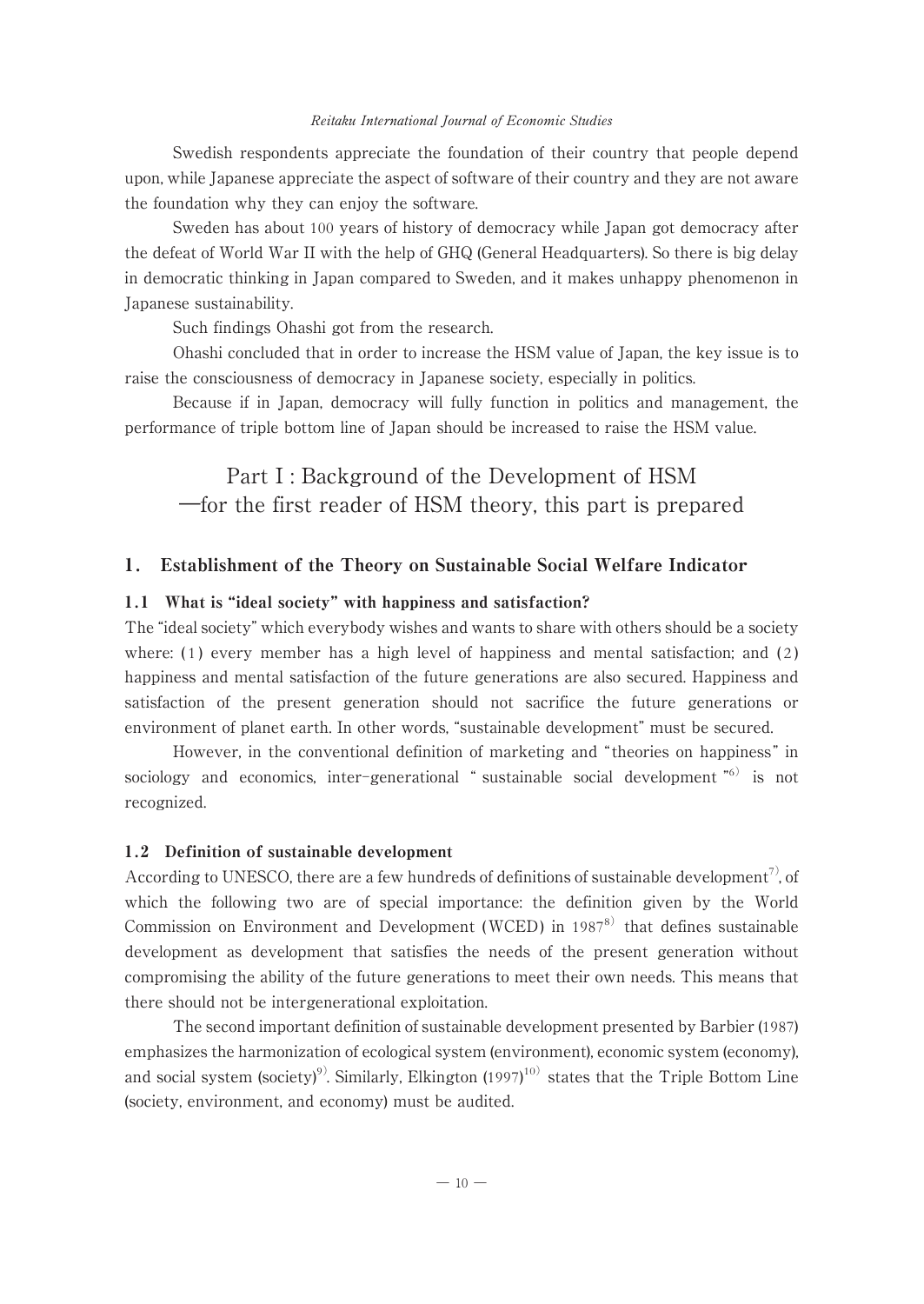| Triple Bottom Line |     |                                                               |                                           |  |  |  |
|--------------------|-----|---------------------------------------------------------------|-------------------------------------------|--|--|--|
| Society            | 1.  | Labor category: unemployment rate                             |                                           |  |  |  |
|                    | 2.  | Health category: infant mortality rate                        |                                           |  |  |  |
|                    | 3.  | Education category: primary school enrollment rate            |                                           |  |  |  |
|                    | 4.  | Gender category: female advancement rate to 4-year university |                                           |  |  |  |
|                    | .5. | Environment                                                   | Ver.1 popularization rate of water supply |  |  |  |
|                    |     | category:                                                     | Ver. $2-1$ CO <sub>2</sub> emission       |  |  |  |
| Environment        |     |                                                               | Ver. 2-2 ecological footprint             |  |  |  |
|                    |     |                                                               | Ver. $3-1$ CO <sub>2</sub> emission       |  |  |  |
|                    |     |                                                               | Ver. 3-2 ecological footprint             |  |  |  |
|                    |     |                                                               | Ver. 4 ecological footprint               |  |  |  |
|                    |     |                                                               | Ver. 5 ecological footprint               |  |  |  |
| Economy            |     | Income category: Gini coefficient<br>6.                       |                                           |  |  |  |

|  | Table 1 HSM adopting society, environment, and economy |  |  |  |  |
|--|--------------------------------------------------------|--|--|--|--|
|--|--------------------------------------------------------|--|--|--|--|

### 1.3 Countries that assure "sustainable development" in laws

- •In Germany, state's responsibility for future generations' environmental rights was added to Chapter 20a of the constitution in  $1994^{11}$
- In Sweden, Chapter One of the Swedish "Instrument of Government"<sup>12)</sup> and the Swedish Environmental Code<sup>13)</sup> assures sustainable development and future generations' rights to good environment
- •In Bhutan, the Constitution of Bhutan (Chapter Five) assures future generations' rights to good environment
- In Japan, Chapter 3 of the Basic Environment Law assures future generations' environmental rights

### 1.4 Establishment of the sustainable social welfare idicator HSM

In order to establish HSM as a sustainable social welfare indicator, harmonious balance of the Triple Bottom Line is taken into consideration. As shown in Table 1, six categories corresponding to the Triple Bottom Line are selected, and the data sources for the six categories consist of statistical fixed quantity data.

HSM=W (Labor, Health, Education, Gender, Environment, Income)

### 2. Social Indicators Seen from the Perspectives of "Sustainable Development"

# 2.1 Criticism of GDP

 $GDP<sup>14</sup>$  increases whenever there are monetary transactions, even when they are caused by war, traffic accident, suicide, divorce, environmental destruction. On the other hand, GDP does not reflect housework and childcare for which women are generally thought responsible, and which are indispensable for social welfare.

In the 1930s, Simon S. Kuznets (1901-1985) developed the index of GNP. However, he stated in 1943 that it was impossible to measure welfare of a nation by  $GNP<sup>15</sup>$ . Later, GDP came to be criticised by many scholars in the world for the fact that it increases through monetary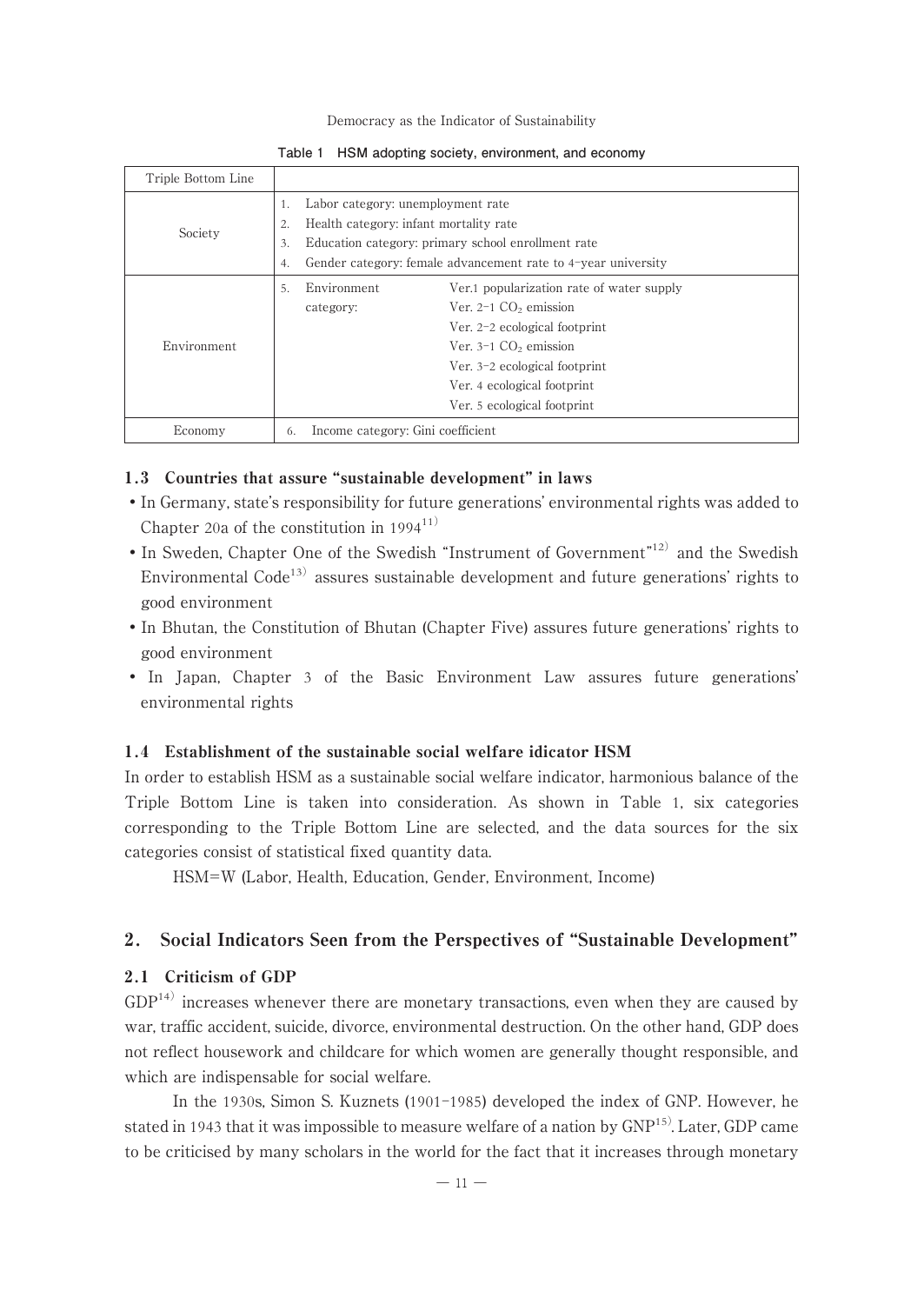|                             |           | GDP      | <b>SEEA</b>           | <b>NNW</b>  | <b>ISEW</b> | <b>HDI</b>   | <b>GNH</b>   | <b>HSM</b>          | <b>HPI</b>   |
|-----------------------------|-----------|----------|-----------------------|-------------|-------------|--------------|--------------|---------------------|--------------|
|                             |           | (Gross)  | (Handbook of Net      |             | (Index of   | (Human       | (Gross)      | (Human              | (The         |
|                             |           | Domestic | National              | National    | Sustainable | Development  | National     | Satisfaction        | Happy        |
|                             |           | Product) | Accounting:           | Welfare)    | Economic    | Index)       | Happiness)   | Measure)            | Planet       |
|                             |           |          | Integrated            |             | Welfare)    |              |              |                     | Index)       |
|                             |           |          | System of             |             | GPI         |              |              |                     |              |
|                             |           |          | Environmental         |             | Genuine     |              |              |                     |              |
|                             |           |          | and Economic          |             | Progress    |              |              |                     |              |
|                             |           |          | Accounting)           |             | Indicator)  |              |              |                     |              |
| Economy (Income)            |           | ◯        | 0                     | O           | $\bigcirc$  | $\bigcirc$   | $\bigcirc$   | 0                   | $\times$     |
| Society                     | Labor     | $\times$ | $\times$              | $\triangle$ | $\bigcirc$  | $\times$     | $\triangle$  | ∩                   | $\times$     |
|                             | Health    | $\times$ | $\times$              | $\triangle$ | Δ           | ( )          | O            | О                   | ∩            |
|                             | Education | $\times$ | $\times$              | $\times$    | $\times$    | ∩            | ∩            | $\circlearrowright$ | $\times$     |
|                             | Gender    | $\times$ | $\times$              | $\triangle$ | $\wedge$    | Additionally | $\times$     | ∩                   | $\times$     |
|                             |           |          |                       |             |             | GDI/GEM      |              |                     |              |
|                             | Other     |          |                       | ∩           | ∩           |              | ∩            |                     |              |
|                             |           |          |                       | Consumer    | Costs on    |              | Good         |                     | Satisfaction |
|                             |           |          |                       | durables    | traffic     |              | governance   |                     |              |
|                             |           |          |                       | service     | accidents   |              |              |                     |              |
| Environment                 |           | $\times$ | $\bigcirc$            | $\bigcirc$  | $\bigcirc$  | $\times$     | $\bigcirc$   | $\bigcirc$          | $\bigcirc$   |
| Sustainability              |           | $\times$ | $\triangle$           | $\triangle$ | $\bigcirc$  | $\triangle$  | $\bigcirc$   | 0                   | $\triangle$  |
| International<br>comparison |           | ∩        | Produce by<br>country | $\times$    | $\triangle$ | O            | Not<br>known | ∩                   |              |

Reitaku International Journal of Economic Studies

**Table 2 Social Indicators from the Perspective of Sustainability**

Note: Whether "society" "environment" and "economy" are included

 $\bigcirc$ : included;  $\triangle$ : partly included;  $\times$ : not included

International comparison:  $\bigcirc$ : possible;  $\triangle$ : partly possible;  $\times$ : impossible

transactions in market even when they are caused against welfare. Some of the criticisms were raised by Robert Kennedy (in his lecture given at the University of Kansas, March 18, 1968) <sup>16</sup>), Jean Baudrillard (1970)<sup>17)</sup>, Daniel Bell (1973)<sup>18)</sup>, Hazel Henderson (1978)<sup>19)</sup>, and Ralph Nader  $(1978)^{20}$ .

### 2.2 Movement for going beyond GDP

"The Beyond GDP Conference", organized by European Commission, European Parliament, OECD, WWF, and Club of Rome, was held in Brussels on November 19-20, 2007. The conference concluded that Europe has reached a political agreement that it appeals, together with UN, OECD, World Bank, and other stakeholders, for the necessity of a new indicator beyond  $GDP<sup>21</sup>$ .

In Bhutan, the former king (the fourth king Jigme Singye Wangchuck) pursued GNH (Gross National Happiness) instead of GNP. In the recent years, GNH international conferences have been held in collaboration with UN, OECD, and UNDP. The fourth conference was held in Bhutan between November 24-26, 2008. The fifth conference was held in Brazil on November 20-23, 2009.

Under an initiative taken by President Sarközy in France in collaboration with OECD,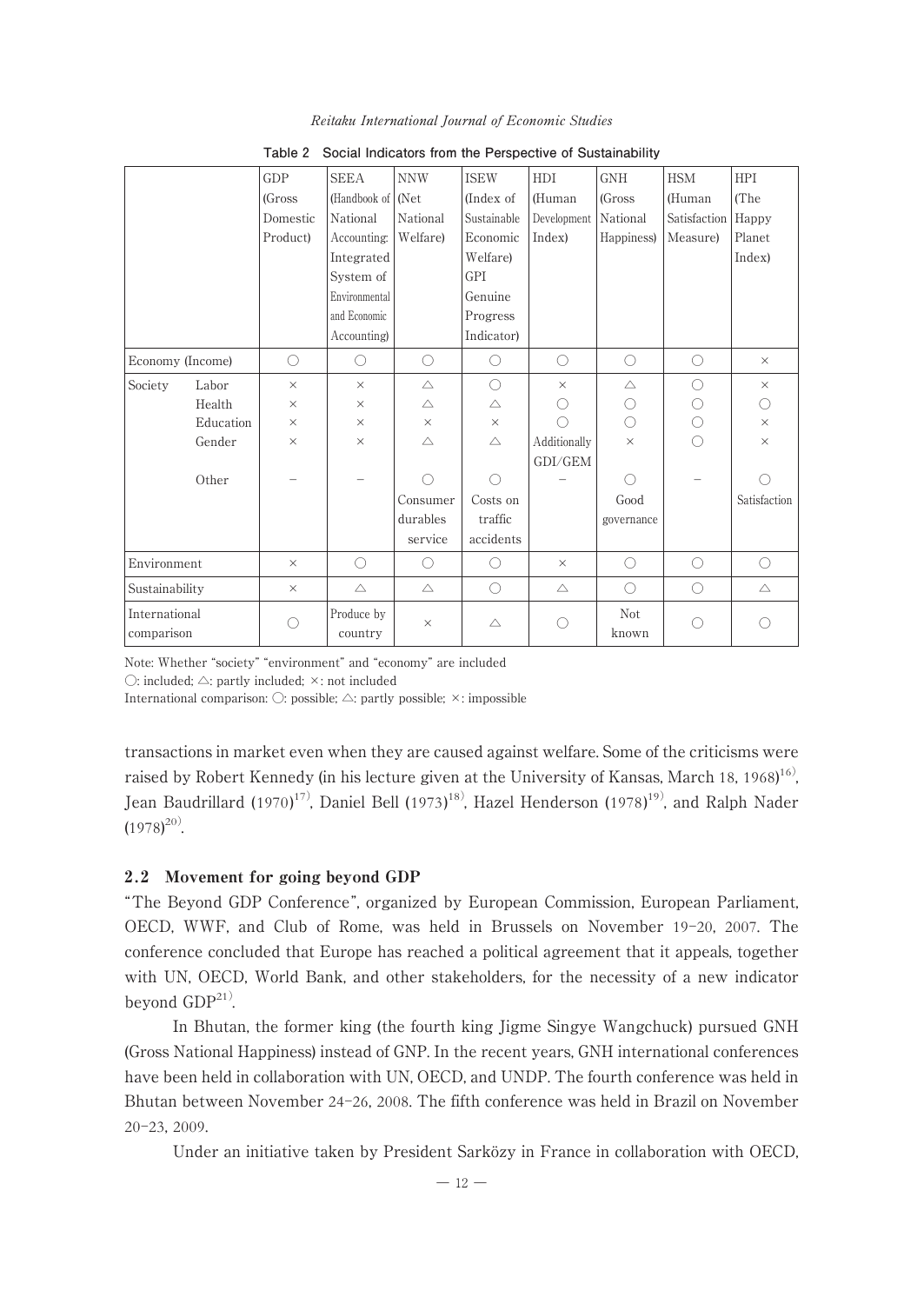French National Statistics Bureau, OFCE (l'Observatoire français des conjonctures économiques ), a Commission on the Measurement of Economic Performance and Social Progress ( CMEPSP ) was established consisting of 24 outstanding economists in the world, led by Professor Joseph Stiglitz. The report by CMEPSP was published in September 2009<sup>22)</sup>. including the thinking of beyond GDP developed by the commission.

Thus, there have been efforts made to go beyond GDP and to develop a new indicator. Table 2 shows whether the six categories of Triple Bottom Line are included in some social indicators.

### 3. Version-up of HSM

### 3.1 Shift in the calculation method for HSM

The versions 1, 2-(1), and 2-(2) of HSM were calculated by the Cross Entropy method<sup>23)</sup>.

$$
HSM_i = Po, j \sum_{j=1}^{6} \ln Po, j - Po, j \sum_{j=1}^{6} \ln Pi, j \quad \text{(Equation 1)}
$$

 $Po, j$ : standard value of j category in every year  $Pi, j$ : empirical data value of j category in every year  $i:$  annual data  $j:$  every category

Although the Cross Entropy method is one of the useful methods, it has a disadvantage that the calculation method is highly complicated and too difficult for policy makers and ordinary citizens to use. For this reason, the co-researcher Dr. Hong Nguyen suggested to adopt the DtT (Distance to Target) method<sup>24)</sup> from Ver. 3. The advantages of the DtT method are: (1) Calculation method is simple; (2) Scientific transparency is assured; and (3) It can show consistency between policy objectives and the reality.

The calculation method measures the distance between the policy objective and the reality. The United Nations, assesses the DtT method as a preferable method<sup>25)</sup>. The following equation shows the calculation method of HSM by the DtT method adopted after Ver. 3.

$$
HSM = \sum_{i} \frac{1}{P_i^0} \times \frac{P_i}{P_i^0} \times C \quad \text{(Equation 2)}
$$

 $P_i^0$  is policy objective value;  $P_i$  is present value

 $1/P_i^0$  is a standardization to show relative effect of each category within HSM, and demonstrates focuses of policy makers

 $P_i/P_i^0$  shows assessment of the realization of policy objective value C is constant

The following is the objective values of each category used in the DtT method:

- (1) Labor category: unemployment rate is  $0\%$  = employment rate is  $100\%$ .
- (2) Health category: infant mortality per 1, 000 births is 0.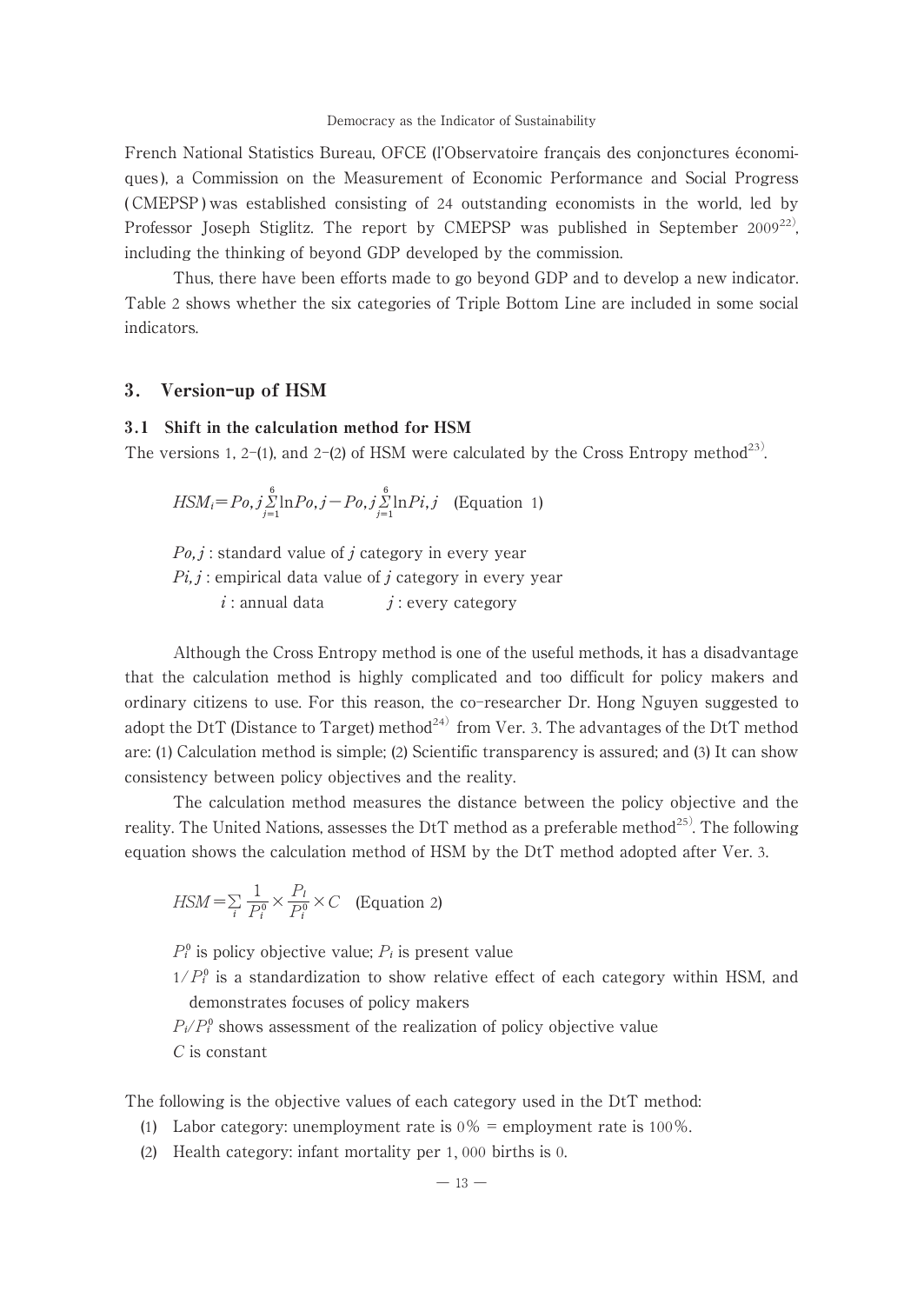- (3) Education category: enrollment rate in primary education in 2015 is 100%.
- (4) Gender category: female graduation ratio from 4-year universities is 100%.
- (5) Environment category:
	- Ver. 3-(1): ⎧ CO2 emission: reduction objectives based on the Kyoto Protocol. ―
	- | Ver. 3–(2): Ver. 4: ―  $\left\{ \right.$ Ecological footprint: if the EF values exceed the ecological capacity, ⎬ HSM environment becomes minus.―
	- $\vert$  Ver. 5:
- (6) Income category: Gini coefficient is 0.

### 3.2 Chronological value changes in 15 countries from HSM Ver.1 to Ver.5

Since Japan 's ecological footprint value is 5. 4 times as much as the annual environmental capacity, the ecological footprint overshoots in Japan. Therefore, when the ecological footprint value is included in the environmental category, Japan's HSM ranking falls radically to the 13th place out of 15 countries in Ver.3-2, Ver.4, and Ver.5.

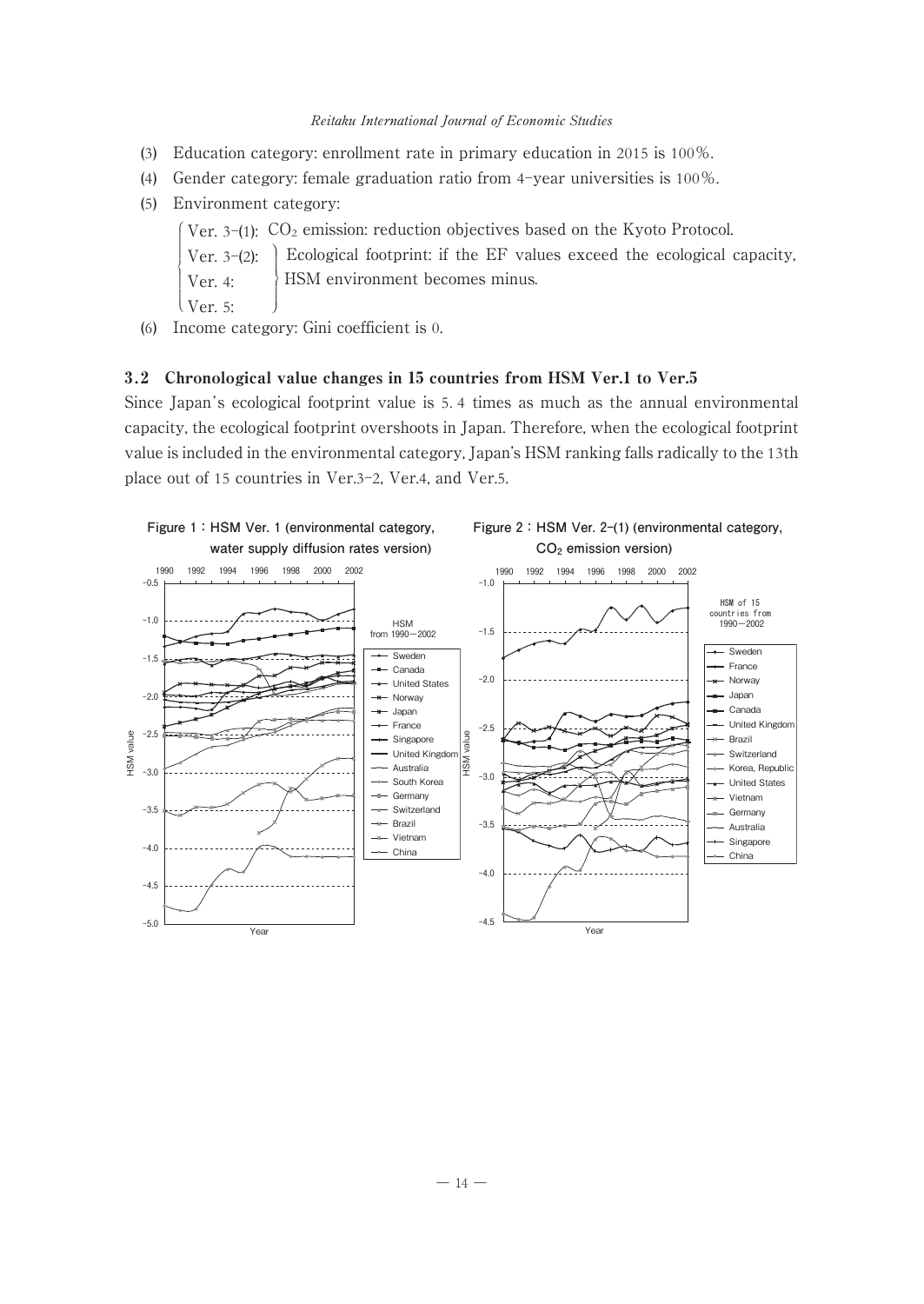



**Figure 5:HSM Ver. 3-(2) (environmental category, ecological footprint version)**



**Figure 6:HSM Ver. 4 (environmental category, ecological footprint version)**



**Figure 3:HSM Ver. 2-(2) (environmental category,**

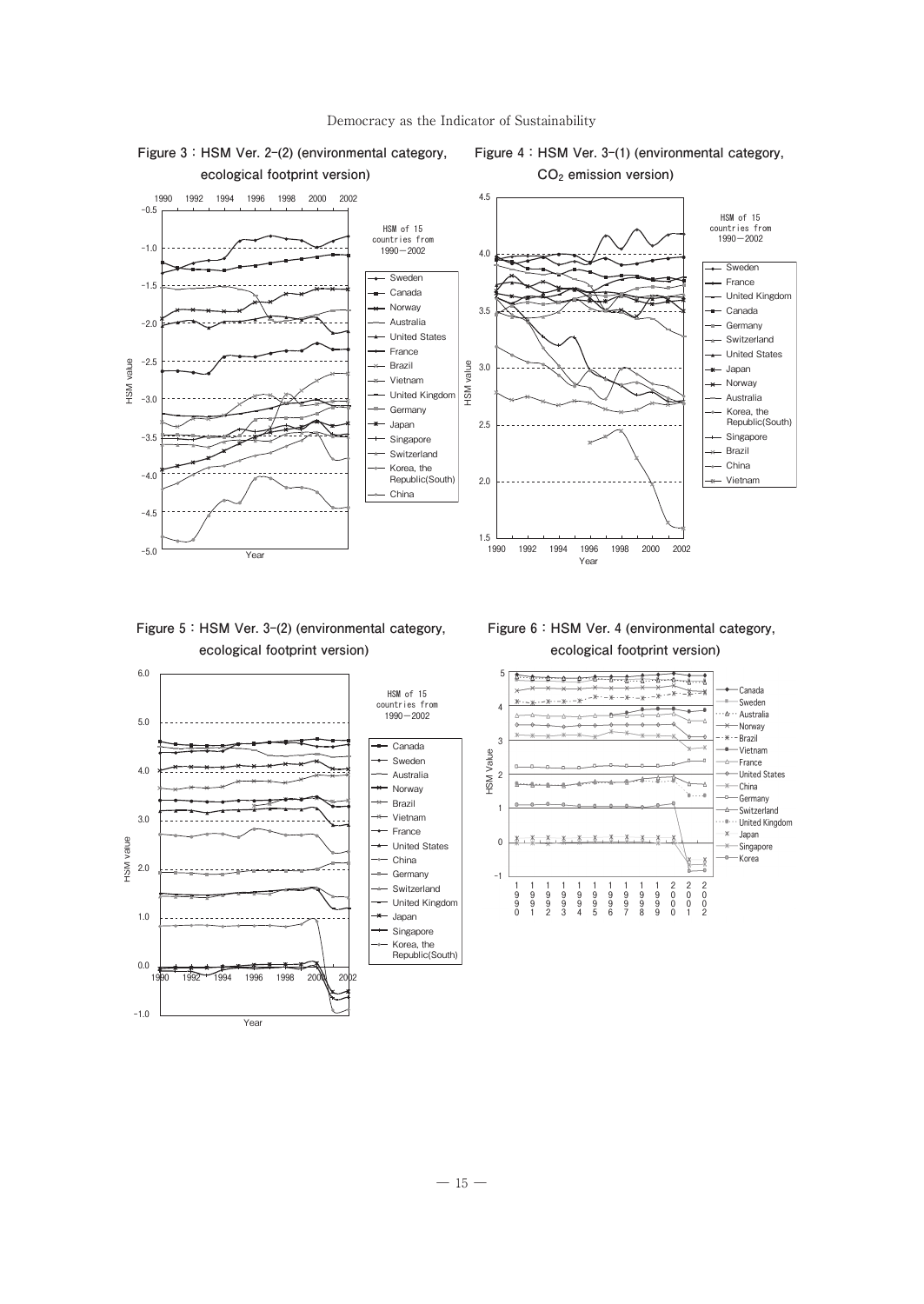

**Figure 7:HSM Ver. 5 (environmental category, ecological footprint version)**

# 3.3 Weighting coefficients of the six categories of HSM using the AHP method<sup>26</sup>: towards a concrete and practical usage of HSM

HSM version 1-3 was developed by assigning equal weights to the indicators of the six categories. However, it can be assumed that different personal values and consciousness lead to different weights of the six categories. If relative weights among the indicators of the six categories become clear, it is possible to use them for concrete policy suggestions. For this reason, it was decided to adopt Analytic Hierarchy Process (AHP) method to calculate the weighting coefficients of the six categories.

A web-based survey on ideal society ("Ideal Society Part I")<sup>27)</sup> was conducted in Iapan in 2007. The weighting coefficients extracted from the survey responses were reflected in Ver. 3-(2) and resulted in HSM Ver.4 (see Figure 6). In 2008, another internet-based survey entitled " Questionnaire on Ideal Society Part I<sup>"28)</sup> was conducted in Sweden, and the weighting coefficients from this survey were reflected in Ver.3-(2) and resulted in HSM Ver.5 (see Figure 7).

Figure 8 next page shows the weighting coefficients of the six categories calculated from the data collected in Japan, Sweden, and Bhutan. In Bhutan, only five respondents involved in 2007, so result is only for reference. In the figure, the weighting coefficient for the "increase in the female advancement rate to 4-year university" is the lowest in Japan. Gary Becker (1975) states that the investment in education has effects on employment, income and status<sup>29)</sup>. The investment in females for 4-year university education will surely contribute to the improvement of female status, but the Japanese are not conscious of the importance of this investment. It correlates that Japan's Gender Empowerment Measures (GEM) published annually by UNDP since 1995 shows the 54<sup>th</sup> place in the world (Human Development Report 2007/2008, p. 366 ), which means that the gender gap is largest in Japan among the OECD countries.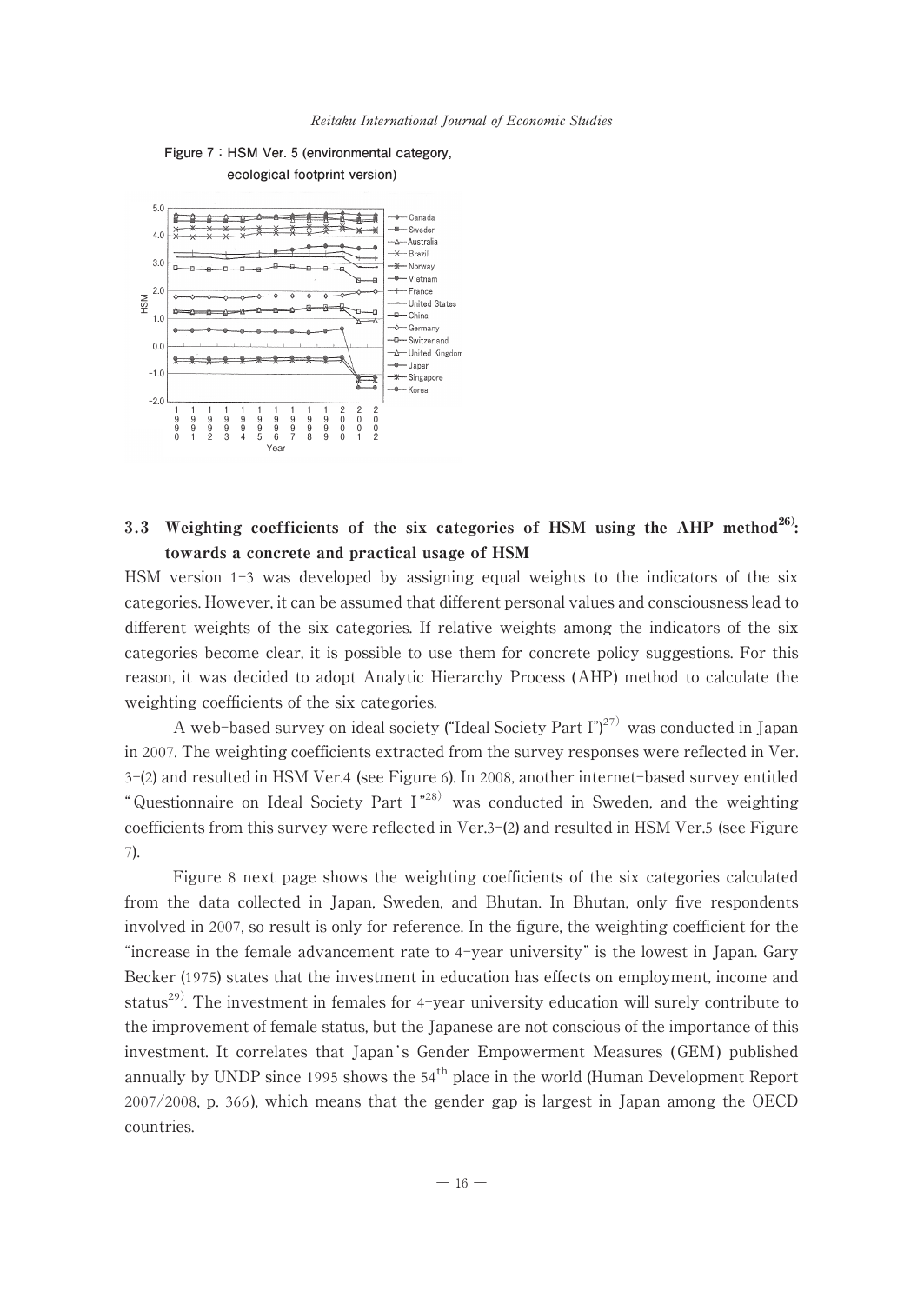

**Figure 8:Weighting Coefficients of Japan, Sweden, and Bhutan (Note: Bhutan's case, being based on only five responses, is only for reference)**

© Nobuyuki Kimata/Terue Ohashi 2008

# 4. Differences between Japan and Sweden in the Responses to the Open-ended Question in the "Ideal Society Part I"

# 4.1 Commonalities and differences in the word mapping of keywords from Japan and Sweden

The True Teller text mining software developed by Nomura Research Institute, Ltd. was used for the analyses of the open-ended answer.

In the research conducted in Japan and Sweden, there was an open-ended question about "What type of society do you consider to be an ideal society with high levels of happiness and satisfaction?". True Teller demonstrates word mapping where relationships between words are shown in different locations on a map, in two dimensions by using the principal components analyses.

Words that commonly appear in the word mapping both Japan (Figure 9) and Sweden (Figure 10) are "stabilized life" ("economically stable life", "leeway", and "peaceful life" in Japan; "economy, life" in Sweden), and "consideration for environment".

On the other hand, "society without social gap or anxiety" appeared in Japan but not in Sweden, and "democracy", "equality" and "education" appeared in Sweden but not in Japan. From those key words, it can be assumed that for the Swedes an ideal society is a society where democracy functions properly, and that education is an important tool to pass the democratic values onto the next generation.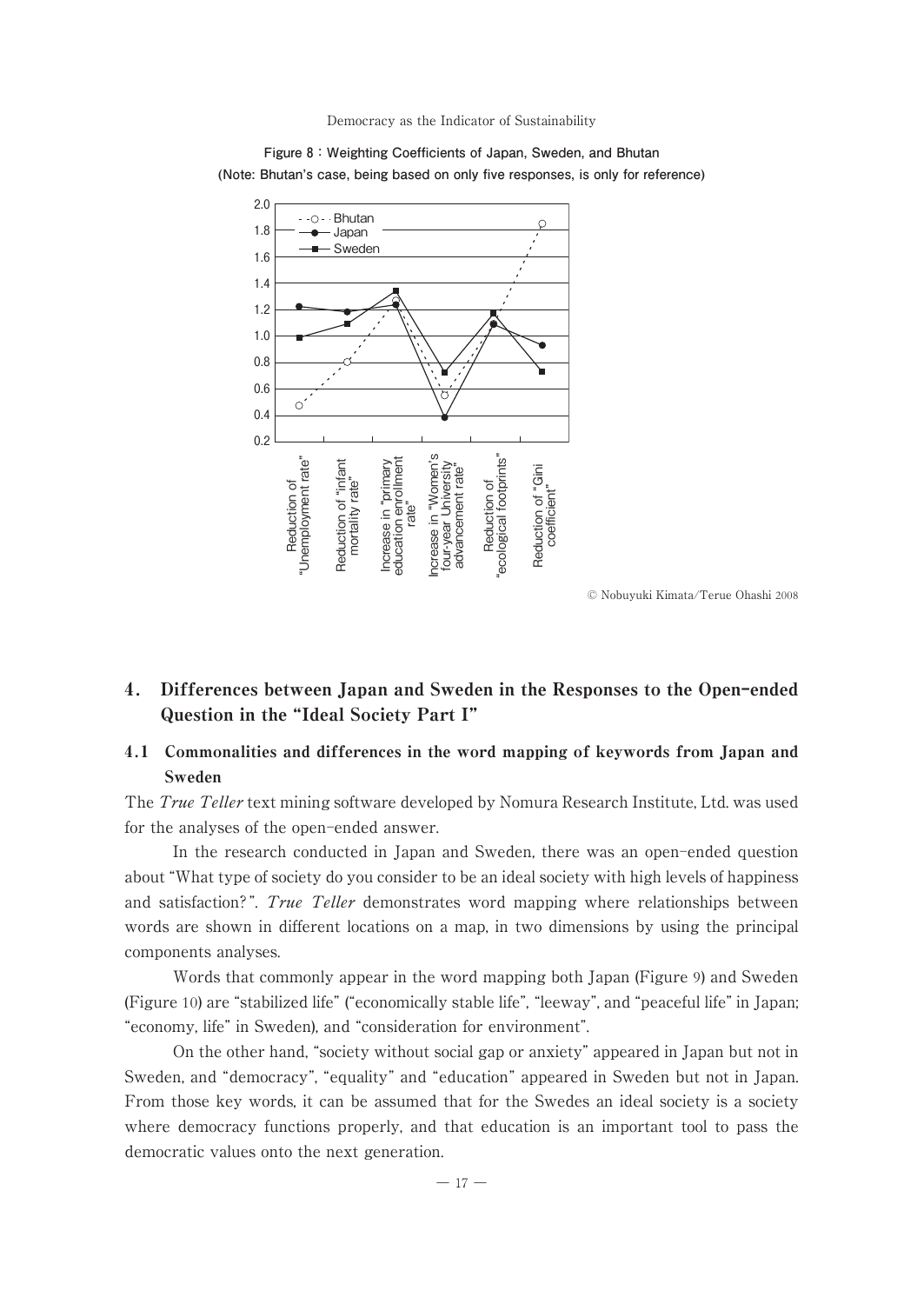

At the time of this analysis, the author was aware of the fact that democracy is the cornerstone of the Swedish society, according to the following factors in Sweden: (1) Article one in Chapter one of the Instrument of Government, one of the four basic laws in Sweden, states that democracy must be realized through the representative parliamentarianism and local autonomy based on freedom of expression and the equal general suffrage; (2) Article two in the same chapter states that all governmental authorities must respect democracy as the guiding philosophy in all social aspects; and (3) Article two of Chapter one in Law of School defines that school activities must be based on democratic values. Thus Swedish children grow up with deep learning of democratic values. In Japan, however, the word "democracy" does not appear in the Constitution or in the Fundamental Law of Education (both old and new versions).

With regard to the obligation for voting, the basis of the representative parliamentarianism, the voting rate in the general election that took place in 2006 in Sweden was 80. 4 percent. The voting rate in the election of the House of Councilors in Japan in 2007 was 58. 64 percent. The voting rate in the national election that took place with the start of the constitutional monarchism in Bhutan in 2008 was 79. 9 percent. When he was informed about the low voting rate in Japan, Dasho Kunzang Wagdi, the chief election administrator in Bhutan, questioned if Japan can be counted as a country of democracy.

The organizing rate of the labor union in Japan was 18. 1 percent in 2008, and has been on the decrease. In Sweden, although it is also on the decrease, it was still 79 percent in 2005 (female 83 percent, males 76 percent).

The author visited a home on her visit to Sweden in 2004, and asked a 17-year male high school student if he liked Sweden. He answered with no hesitation that he liked Sweden, and mentioned the following points: Sweden is a country of democracy; people can live in Sweden with no anxiety, and have freedom of expression and action; one can express opposition or criticism freely; there is no discrimination based on gender, religion or race; and democracy is necessary to solve problems. He also stated that he had been to the United States and found that the lifestyle is similar between Sweden and the US, but that democracy in Sweden is different from that of the US.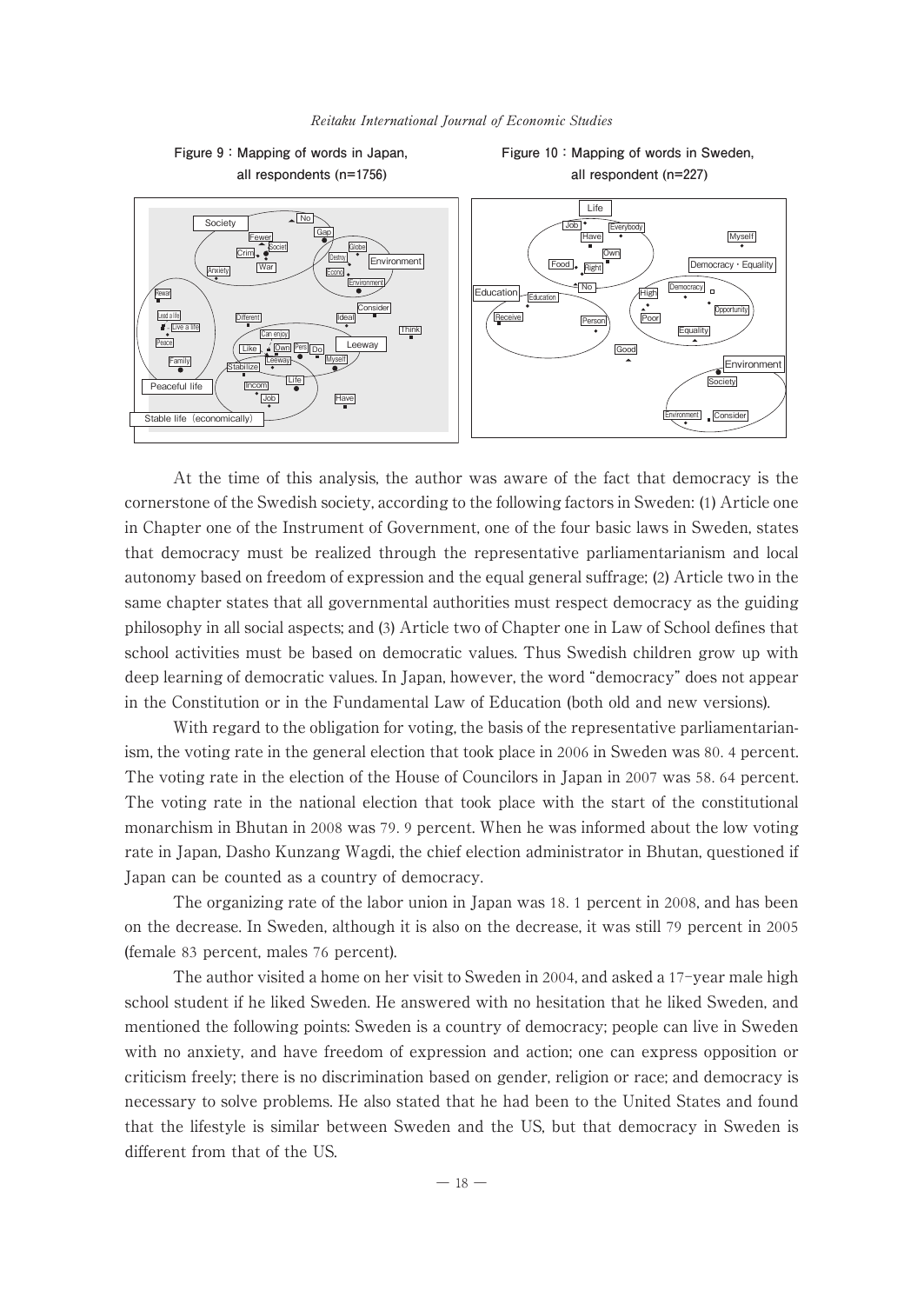Democracy in Sweden is well understood and internalized by the young generation. On the other hand, in Japan, there are problems of non-transparent politics, waste of the tax money, present economic prosperity at the sacrifice of the future generation, and so forth. In order to correct this unsustainable society in Japan, the author wishes to conduct a further research on the differences between Japan and Sweden with democracy as the key aspect. Thus, research entitled "Ideal Society Part II" was conducted in Japan and Sweden in May 2009.

# Part II : Democracy Seen in "Ideal Society Part II" as an Alternative Sustainable Indicator

### 5. Democracy as an Alternative Element for the Sustainable Welfare Indicator

5.1 Democracy indispensable for a society with high levels of happiness and satisfaction Jeremy Bentham (1748-1832), the British utilitarian who advocated "the greatest happiness for the greatest number" as the goal of the government, argued that the government must pay attentions to the needs of the citizens, and requested the realization of democracy (e.g. general suffrage, voting, parliament system, etc.) as the most effective measure for  $it^{30}$ . In other words, scholars of the 19<sup>th</sup> century assumed that democracy was en effective measure to realize happiness and satisfaction.

Triple bottom line, one of the important definitions for sustainable development, that is the balance between "society", "environment" and "economy" was adopted in HSM (Human Satisfaction Measure) as the foundation for the sustainable welfare indicator. In addition to this, in order to assure happiness and satisfaction of the people (both of the present and future generation), the importance of democracy has been recognized since the 19<sup>th</sup> century. With a purpose to develop a more concrete and practical usage of HSM, the research "Ideal Society Part II" was conducted in Japan and Sweden in May 2009, with questionnaire consisting of questions about various aspects of democracy.

### 5.2 Profile of the Research

| Both males and females aged between 20 and 69, living in Japan |  |  |  |  |
|----------------------------------------------------------------|--|--|--|--|
|                                                                |  |  |  |  |
| Valid samples of quantitative research: 521 samples            |  |  |  |  |
| Qualitative research (open-ended answers) : 492                |  |  |  |  |
|                                                                |  |  |  |  |

| Research in Sweden |                                      |
|--------------------|--------------------------------------|
| Research theme:    | "Ideal Society Part II"              |
| Research method:   | Web-based questionnaire (in English) |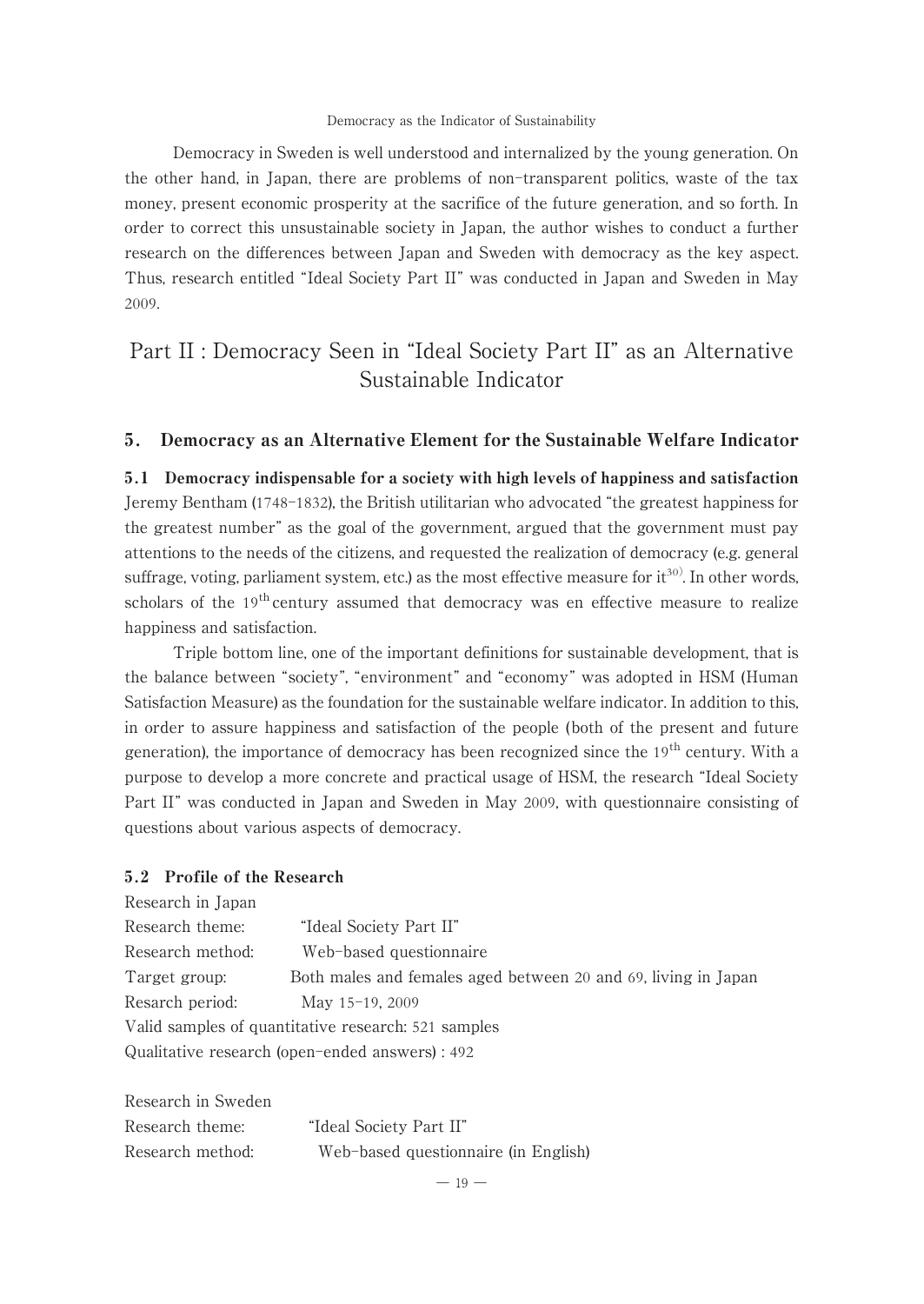Target group: Both males and females aged between 20 and 69, living in Sweden Research period: May 13-20, 2009 Valid samples of quantitative research : 331 samples Qualitative research (open-ended answers) : 303 Survey operation: by IID Corporation

# 6. Open-ended Answers to the Aspects of Own Country that the Respondents Like the Most

### 6.1 Differences between Sweden and Japan in the word mapping

First, we analysed the open-ended answers to the question "What kinds of aspects of Sweden do you like most?" (research in Sweden), and "What kind of aspects of Japan do you like most?" (research in Japan). For the analyses, True Teller was used in order to demonstrate word mapping where relationships between words are shown in different locations on a map.

Figure 11 shows the word mapping in Sweden all respondents (total n=303).





For the Swedish respondents, the aspects of the country that they like most are concentrated on "democracy, environment", "freedom of speech", and "rights, equality". This result is very common with the open-ended answers given in the survey 2008 : "What is the ideal society with high levels of happiness and satisfaction for you?", where the answers were "democracy", "equality" and "environment". In other words, for the Swedes, the elements of the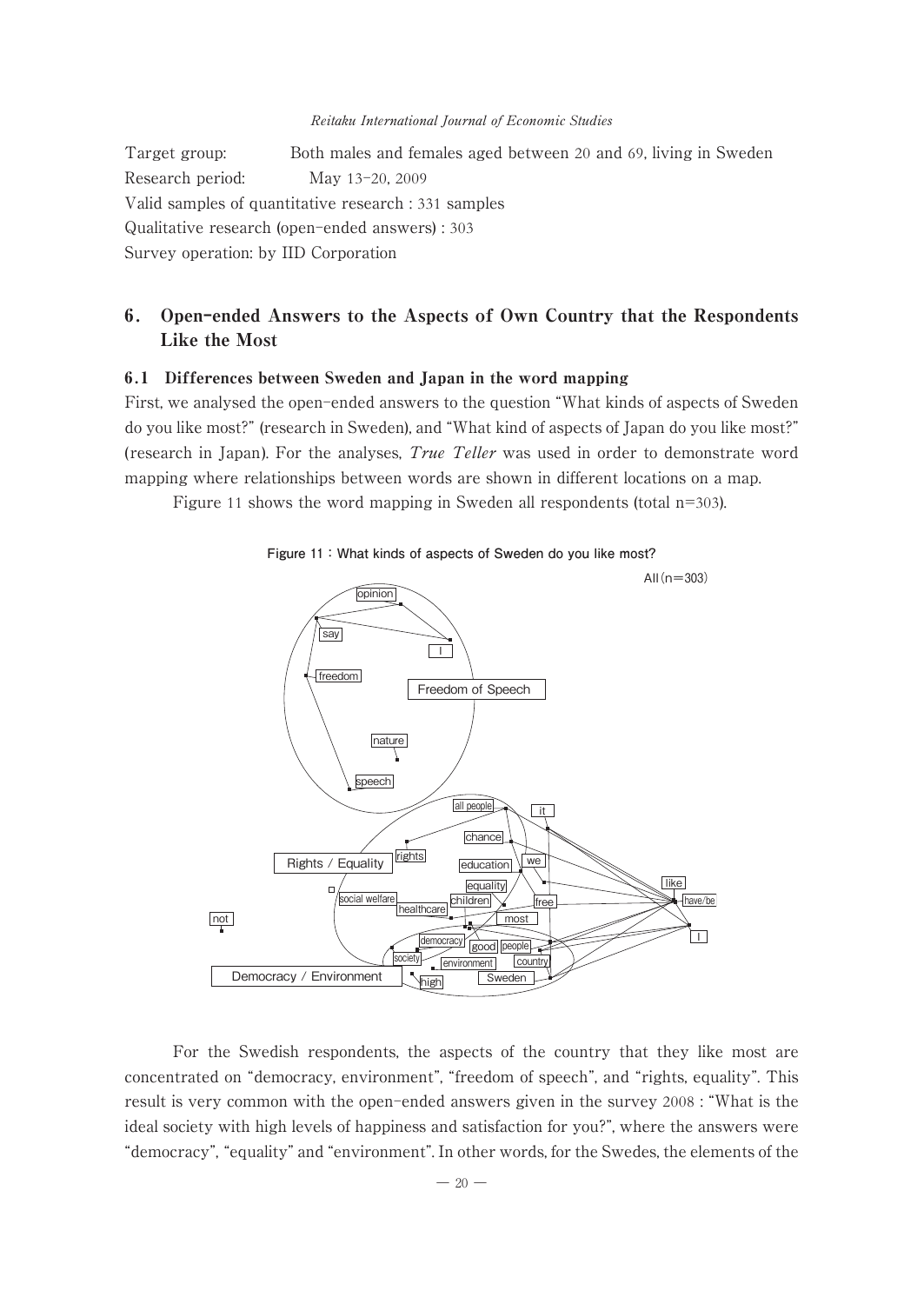

#### **Figure 12:What kinds of aspects of Japan do you like most?**

ideal society and the aspects they like Sweden are almost coincident. The 17-year old high school student mentioned "democracy" as one of the aspects of Sweden that he likes most is certified.

The figure 12 shows the word mapping of Japan, all respondent on what the Japanese respondents like about Japan.

The Japanese respondents show their appreciation for "nature", "culture, environment", "national character", "peace", and "safety, security" which are soft sides of the Japanese society. However, they do not focus on the basis of the society on which those soft sides stand. The Japanese respondents appear to lack a clear view on what happens to the society if the basis of the society becomes unstable.

Among Swedish respondents the keywords that commonly appear among the all respondents male group and female group are " democracy ", " freedom of speech ", and "equality". There is a strong stability shared values among the Swedish respondents.

The common keywords that appear among all Japanese respondents, male group and females group on what they like about Japan are "nature", "national character", "security (low crime rates)" and "culture" and "peace". Those keywords are about the soft sides of the Japanese society, while how present peace is realized and why they can enjoy those soft sides of the society are not well recognized by the Japanese respondents. More research is required in order to investigate the backgrounds and problems of such attitude.

# 6.2 Differences between Sweden and Japan in the top 50 words appearing in the word ranking

According to word ranking (the table omitted), in the case of Sweden, "freedom" appears 124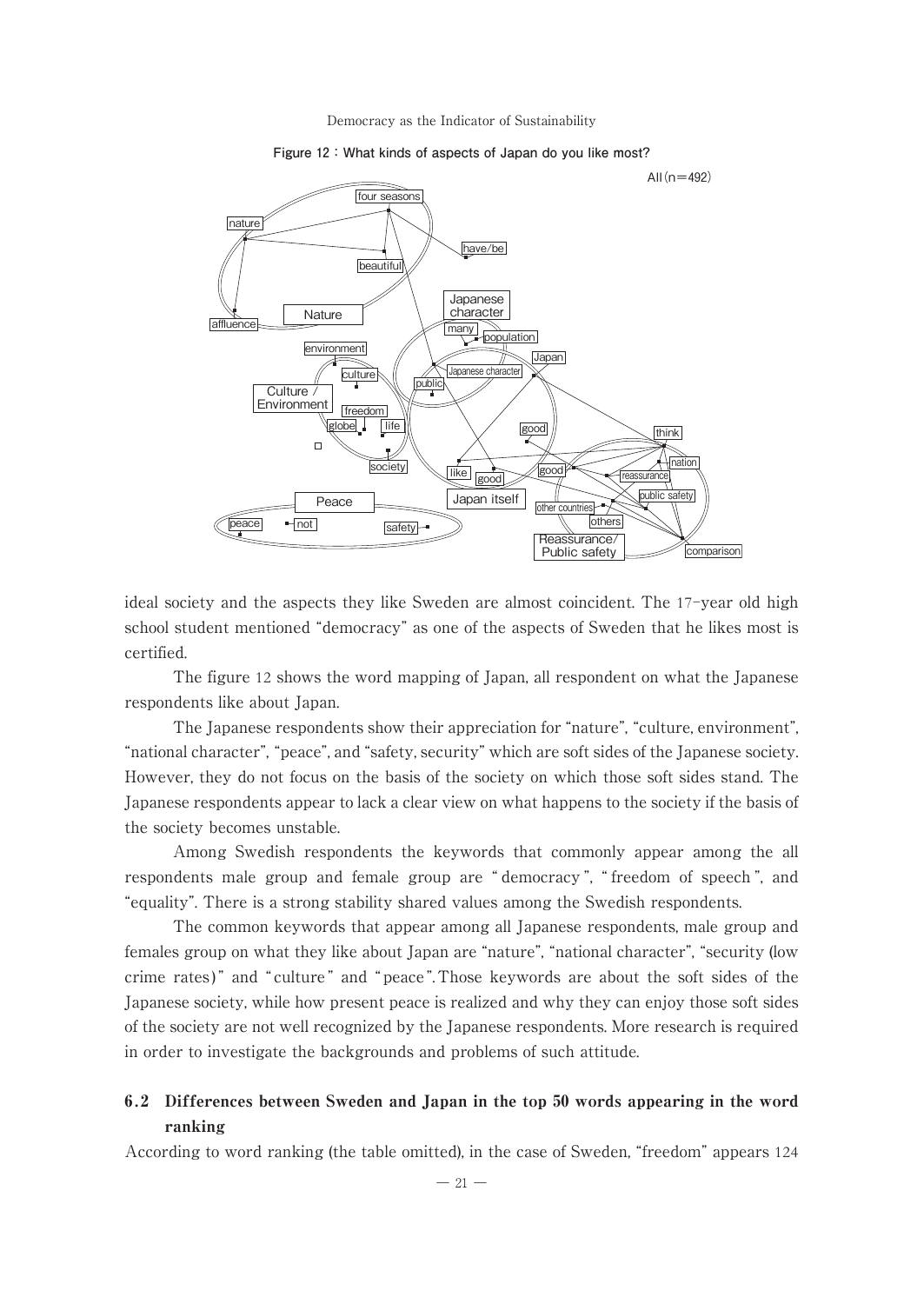times, having the highest frequency. In the case of Japan, "freedom" appears 62 times, having the fourth place. The word "nature" appears 71 times and occupies the second place in Sweden, while it appears 43 times and has the  $9<sup>th</sup>$  place in Japan. In Sweden, "expression" appears 56 times and has the third place, and in Japan it appears 48 times and has the  $10^{th}$  place. "Democracy" appears 55 times in Sweden and has the fourth place, but this word does not appear within the top 50 words in the case of Japan, appearing only 3 times and occupying the  $223<sup>rd</sup>$  place. "Education" appears 39 times and has the 9<sup>th</sup> place in Sweden, while it appears 13 times and the  $33<sup>rd</sup>$  place in Japan. "Right" appears 36 times and has the  $11<sup>th</sup>$  place in Sweden. In the case of Japan, "right" does not appear among the top 50 words, but appears only 3 times occupying the 178<sup>th</sup> place. In Sweden, "equality" appears 36 times and has the 12<sup>th</sup> place, while in Japan this words does not appear among the top 50 words, but appears only 5 times and having the 119<sup>th</sup> place. "Environment" appears 23 times and has the 21<sup>st</sup> place in Sweden, while it appears 16 times and has the  $26<sup>th</sup>$  place in Japan.

Regarding those keywords mentioned above, they appear more frequently in Sweden. Considering the fact that the sample size of Sweden is 303 which is considerably smaller than Japan's sample size of 492, those keywords demonstrate firmly established social values in Sweden. In Japan, those keywords that appear frequently are "four seasons", "safety", "peace", "culture", "life", "affluence" and "national character" that are more emotional expressions.

# 7. Differences between Japan and Sweden on Democracy Found in the Research "Ideal Society Part II"

#### 7.1 Ideal society

In the ressearch "Ideal Society Part I" conducted in Sweden and Japan, there was an open-ended question "What is the ideal society with high levels of happiness and satisfaction for you?". Six keywords were identified both from Japan and Sweden. In the research "Ideal Society Part II", these six keywords were integrated into six questions in which respondents were asked to choose one alternative in the five-scale predefined answers. Those five scales were " very important ", " rather important ", " neither important nor unimportant ", " rather unimportant", and "not important at all". The six questions were:

- 1. Society where people consider earth environment
- 2. Society where there is no war, crime, or anxiety
- 3. Society where there is equality and no social gap
- 4. Society where life is stable
- 5. Society where democracy is well-established
- 6. Society where everybody can receive education that s/he wishes

In Sweden, the item for which "very important" was most notable was "society where democracy is well-established " accounting for 65. 3 percent and " rather important " 25. 1 percent, in total 80. 4 percent. On the other hand, in Japan "very important" accounted for 28. 0 percent, and "rather important 44. 9 percent, in total 72. 9 percent. It seems that the Japanese respondents see democracy as having a secondary importance. For "society where everybody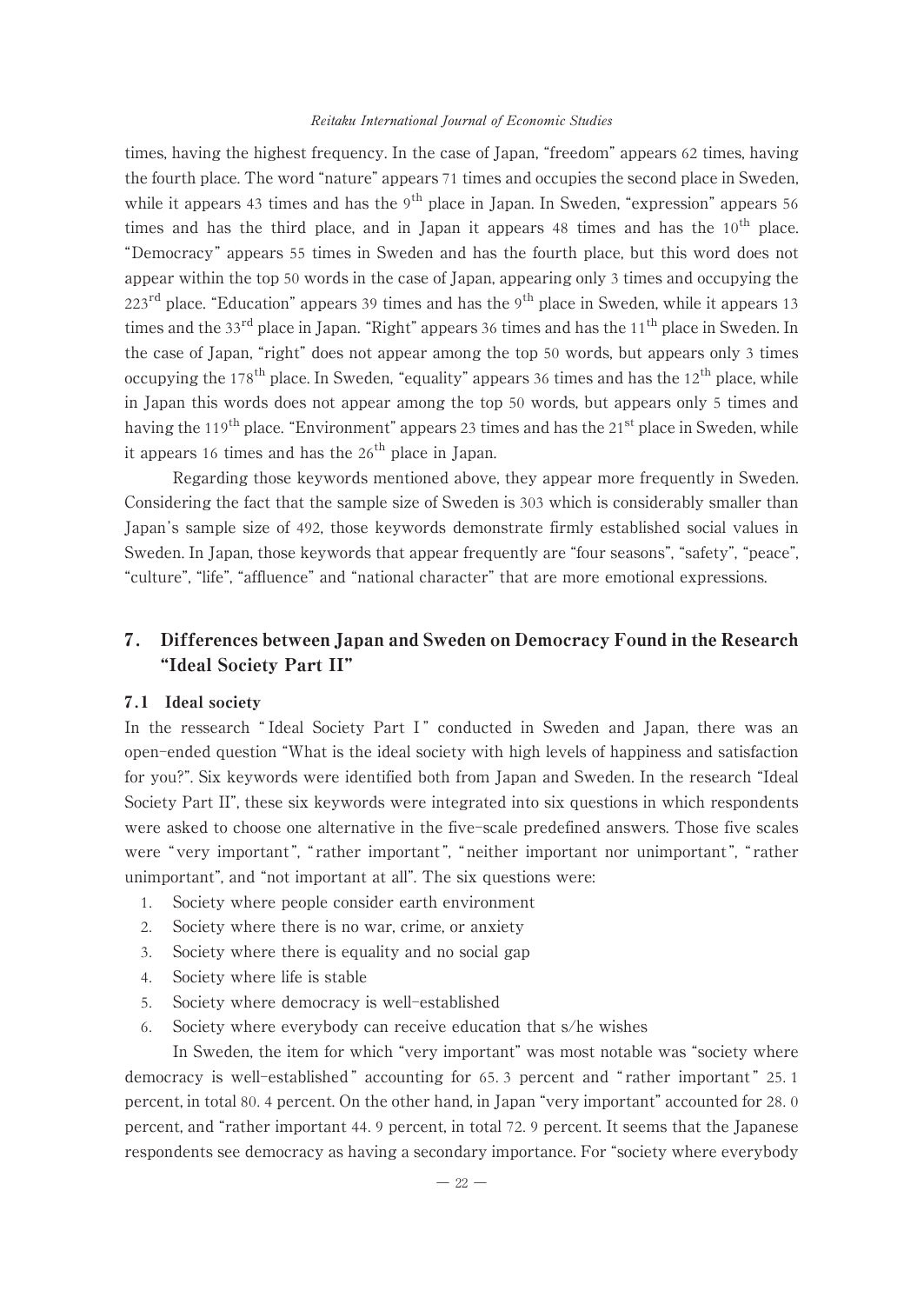can receive education that s/he wishes ", " very important " accounted for 59. 0 percent in Sweden and 39. 3 percent in Japan. As for the importance of "democracy" and "education", those key words standing out in Sweden in the result of "Ideal Society Part I", were also high in "Ideal Society Part II" as well.

With regard to "society where life is stable", "very important" accounted for 66.5 percent in Sweden and 63. 5 percent in Japan, which shows a similar level. For "society where people consider earth environment", "very important" accounted for 67. 1 percent in Sweden and 57. 4 percent in Japan. For "Society where there is no war, crime, or anxiety ", "very important" accounted for 71. 0 percent in Japan and 68. 0 percent in Sweden. These results reconfirmed the word mapping from "Ideal Society Part I".

### 7.2 Important factors for "healthy democracy"

Mike Salvaris, an associate professor of RMIT University (Melbourne, Australia), shows ten factors for the establishment of healthy democracy<sup>31</sup>. In "Ideal Society Part II" three more factors were added to ask about "important factors for healthy democracy":

- 1. Fair and representative elections
- 2. Competent and honest governments
- 3. Fair and equal laws
- 4. Active and knowledgeable citizens
- 5. Shared belief in the public interest
- 6. Reasonable equality in wealth and power
- 7. Openness and transparency
- 8. Devolution of power, ʻsubsidiarity'
- 9. Trust between citizens and the governments
- 10. Innovation, evaluation, change
- 11. Freedom of expression
- 12. Internet Censorship
- 13. Parliament represents a public opinion

The factor that received the highest rate of "very important" in Sweden was "fair and equal laws" (86. 1%%), and followed by "Competent and honest governments" (84. 3%), "fair and representative elections" (82. 5%) and "freedom of expression" (81. 0%), they are all higher than 80 percent. " Trust between citizens and the government " ( 62. 5%) and " Parliament represents a public opinion" (58. 6%) followed. These factors are all important as the coner stones of democracy.

Compared to Sweden, the factor that received the highest rate of "very important" in Japan was "competent and honest government" (61. 8%), followed by "fair and equal laws" (57. 6%), and other factors were all below 50 percent. In Japan, "rather important" tends to receive a higher rate than "very important", which is exemplified in the response to "freedom of expression" which received 32. 8 percent for "very important" and 45. 3 percent for "rather important". This shows the tendency of the Japanese who prefer rather vague answers than straightforward answers. The lowest rate for " very important " in Sweden was " Internet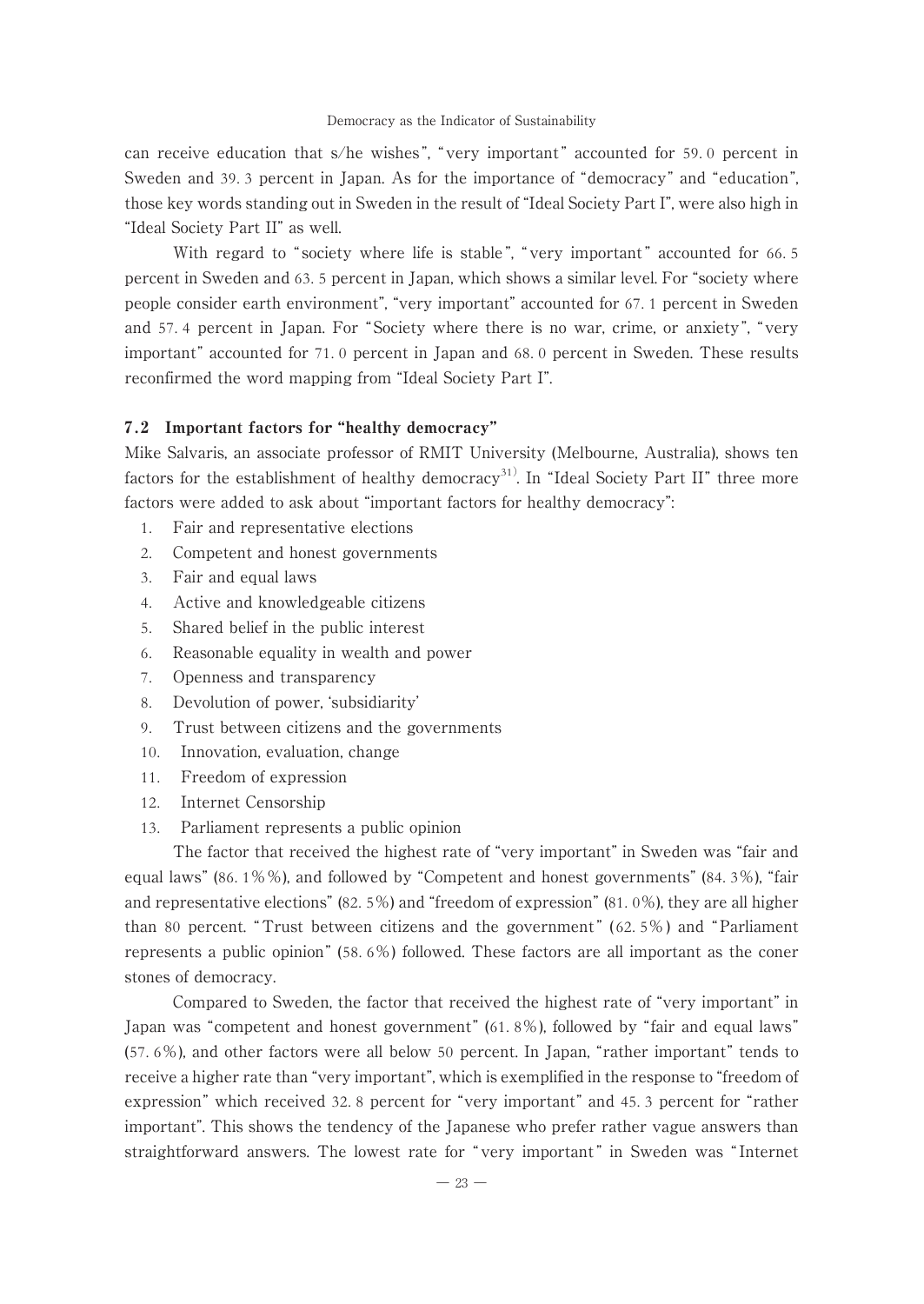Censorship" (11. 5%). The response "not important at all" to this factor was 31. 4 percent, which shows people in Sweden respect "freedom of expression".

### 7.3 Japanese who perceive democracy negatively

As the Swedish high school student mentioned above, democracy plays an important role to solve problems through democratic rules and mechanisms. In order to solve social problems properly, correct, transparent and high quality information, as well as debates, are necessary. In Japan, however, this kind of perception of democracy is lacking, and discussions tend to take an unnecessarily long time for no clear conclusion, which is often justified by the statement "democracy takes long time to reach a conclusion". In other words, democracy is sometimes perceived in a negative way in Japan. In order to see how democracy is characterized by the respondents, the following two statements were given:

- 1. Democracy has the function that leads to a solution through people's discussions when there are opposing opinions among people
- 2. Democracy has the tendency that it takes too much time to solve problems, and that it is difficult to reach a consensus

Regarding the statement 1, in Sweden, 34. 4 percent answered "agree" and 16. 9 percent answered "neither agree nor disagree". In Japan, "agree" was 21. 9 percent and "neither agree nor disagree " was 27. 8 percent. It seems that in Sweden, the role of democracy is well understood. While in Japan, recognition of the role of democracy is weak, and "neither agree nor disagree" received the higher response rate than "agree" by 5. 9 points. With regard to the statement 2, 15. 7 percent of the Japanese respondents answered "agree", while 9. 4 percent of the Swedish respondents answered "agree". Those who disagreed to this statement was 8. 2 percent in Sweden, and only 3. 3 percent in Japan, which indicates that the negative perception about democracy is unique in Japan (Figure 13 and 14).



**Figure:13 Q 9-1 Democracy has the function that leads to a solution through people's discussions when there are opposing opinions among people. (SA)**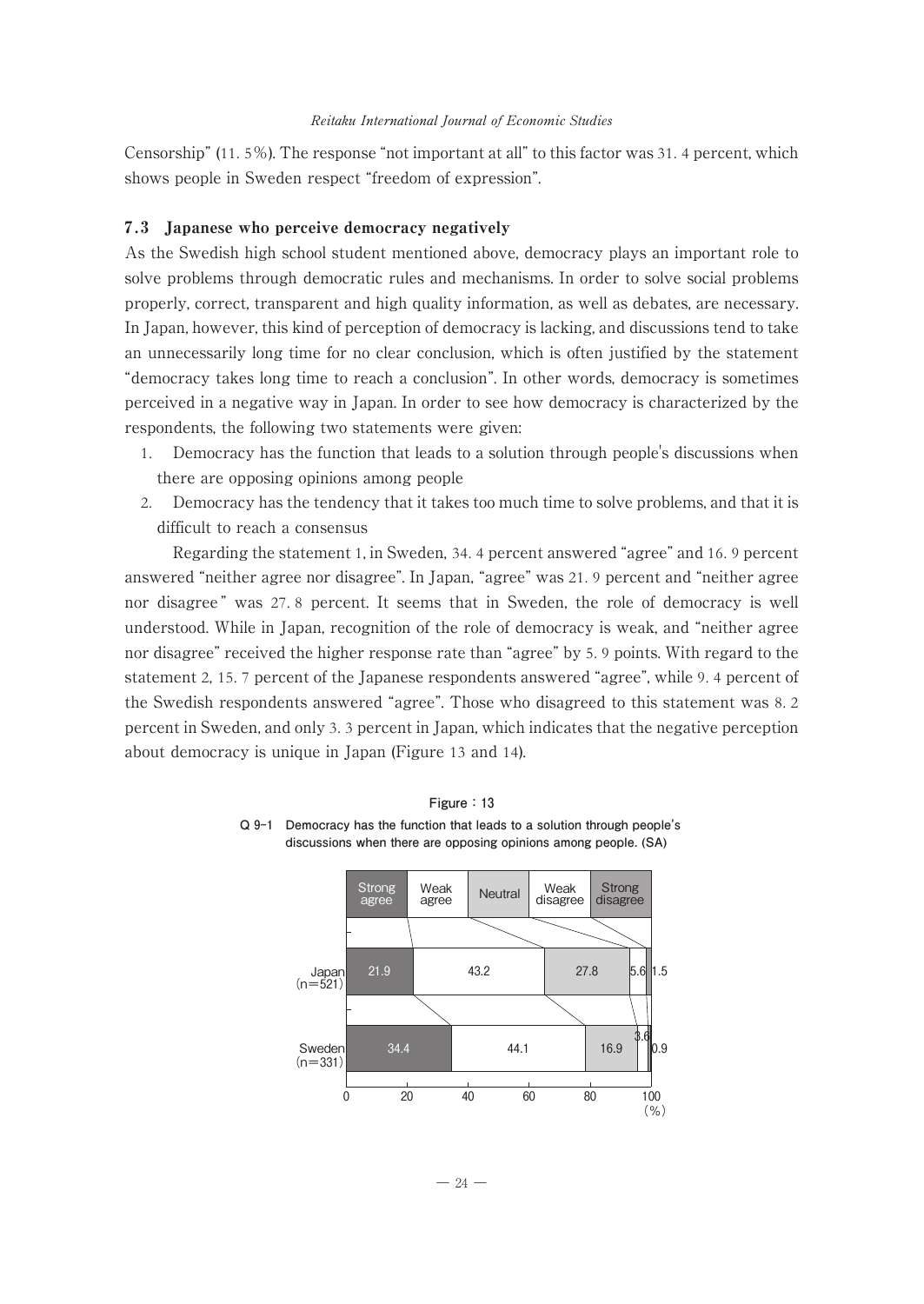



**Figure:15 Q 10 Have you received any training to debate? (SA)**



**Figure:16 Q 16/17 Do you belong to any local or nation-wide**

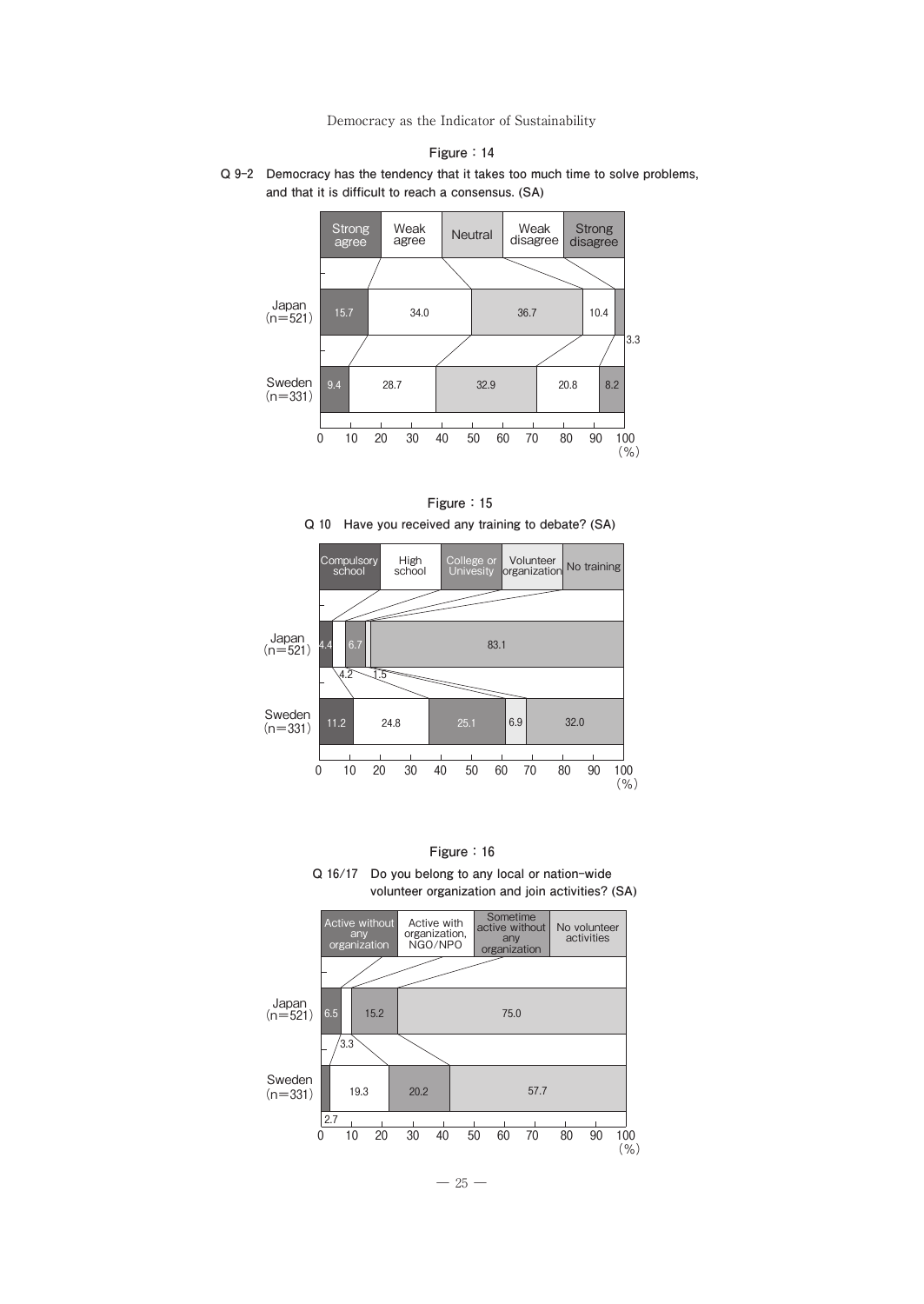

Reitaku International Journal of Economic Studies





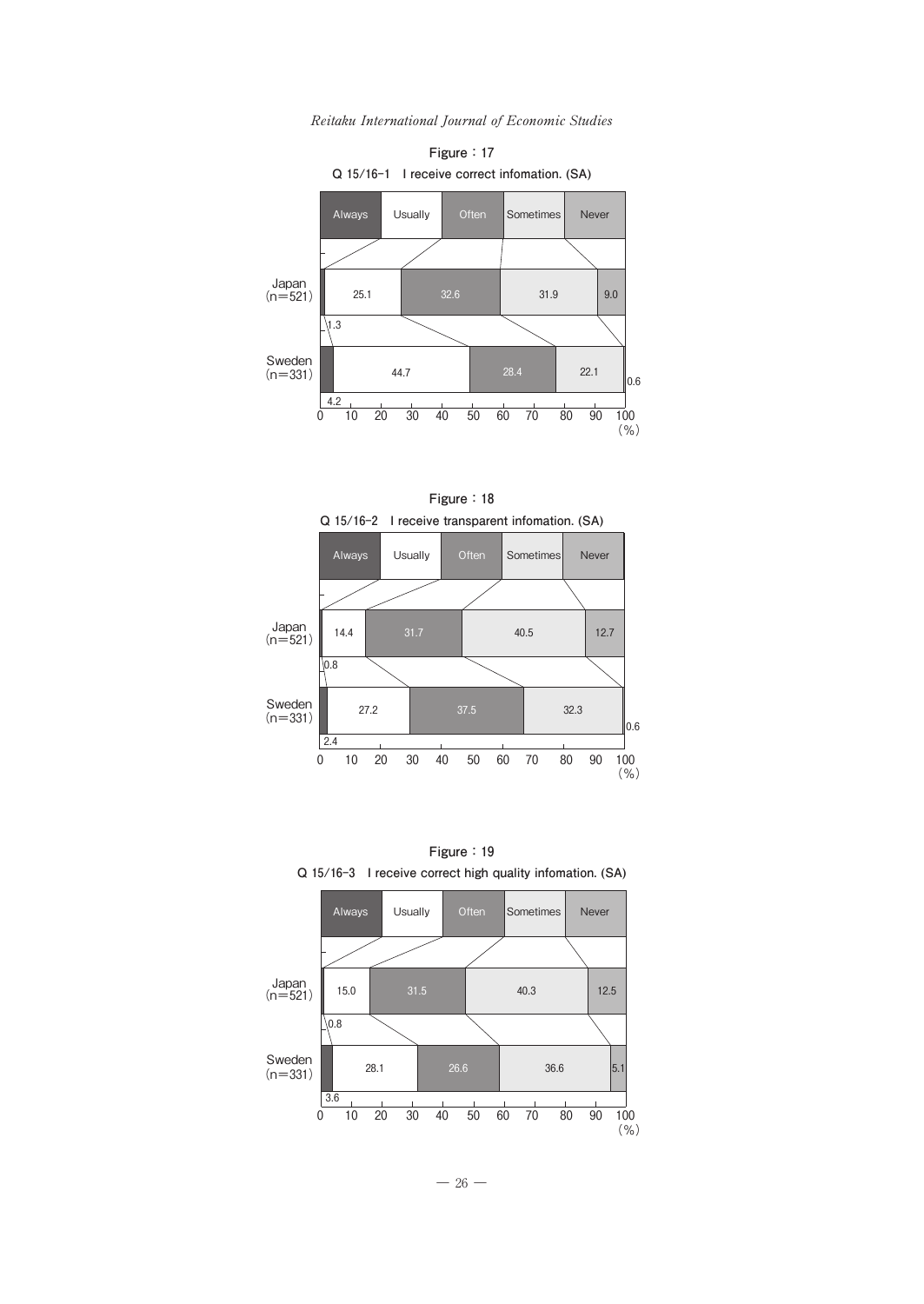#### 7.4 Training for debate and experiences of volunteer activities

Debate is one of the keys for the democratic mechanism. In Sweden, those who received the training for debate during the compulsory education accounted for 11. 2 percent, in the high school 24. 8 percent, in the university 25. 1 percent, and in activities in NPO/NGO 6. 9 percent, and in total 68. 0 percent of the respondents have received training for debate. Those who have not received this training accounted for 32. 0 percent.

In Japan, on the other hand, those who received the training for debate in the compulsory school, in the high school, in the university, and in activities in NPO/NGO accounted for only 16. 8 percent. Those who have not received the training for debate accounted for 83. 1 percent, which shows that the democratic mechanism in Japan does not function well (Figure 15).

Regarding volunteer activities, 25. 0 percent of the Japanese respondents and 42. 2 percent of the Swedish respondents are involved in some kind of volunteer activity, and Sweden has 17. 2 points higher than Japan (Figure 16).

#### 7.5 Correct, transparent and high quality information

High quality debate requires, as OECD suggests, correct, transparent and high quality information. Figure 17, 18 and 19 show the comparison on whether the respondents from Japan and Sweden have an access to such information. 1. 3 percent of the respondents in Japan and 4. 2 percent in Sweden responded that they can "always" get "correct information". The total who responded that they get correct information "usually" and "often" was 57. 7 percent in Japan, and 73. 1 percent in Sweden. Those who answered that they do not get correct information at all was 9. 0 percent in Japan and 0. 6 percent in Sweden (Figure 17).

Regarding "transparent information", getting it "always" was 0. 8 percent in Japan and 2. 4 percent in Sweden. The total of "usually" and "often" was 46. 1 percent in Japan and 64. 7 percent in Sweden. "Never" accounted for 12. 7 percent in Japan while it was 0. 6 percent in Sweden (Figure 18).

Those who answered that they "always" get "correct and high quality information" accounted for 0. 8 percent in Japan and 3. 6 percent in Sweden. The total of those who responded "usually" and "often" was 46. 5 percent in Japan and 54. 7 percent in Sweden. "Not at all" was 12. 5 percent in Japan and 5. 1 percent in Sweden (Figure 19).

# 7.6 Sweden is a country where " fairness, justice ", " equality ", " equal opportunity ", "transparency" and "just argument is well-accepted" (by former ambassador Mr. Takeshi Fujii $3^{32}$

The former ambassador to Sweden Mr. Takeshi Fujii wrote in his books "Sweden Special" (I and II, 2002; III, 2003) that such values as "fairness, justice", "equality", "equal opportunity", "transparency" and "just argument is well accepted" lie as the bases of the Swedish society, and that the welfare society is built on the ideology of "people's home" supported by the Social Democratic Party. In the research "Ideal Society II", one of the question was related to whether such values are realized in Japan and Sweden. Those who answered that "fairness, justice" are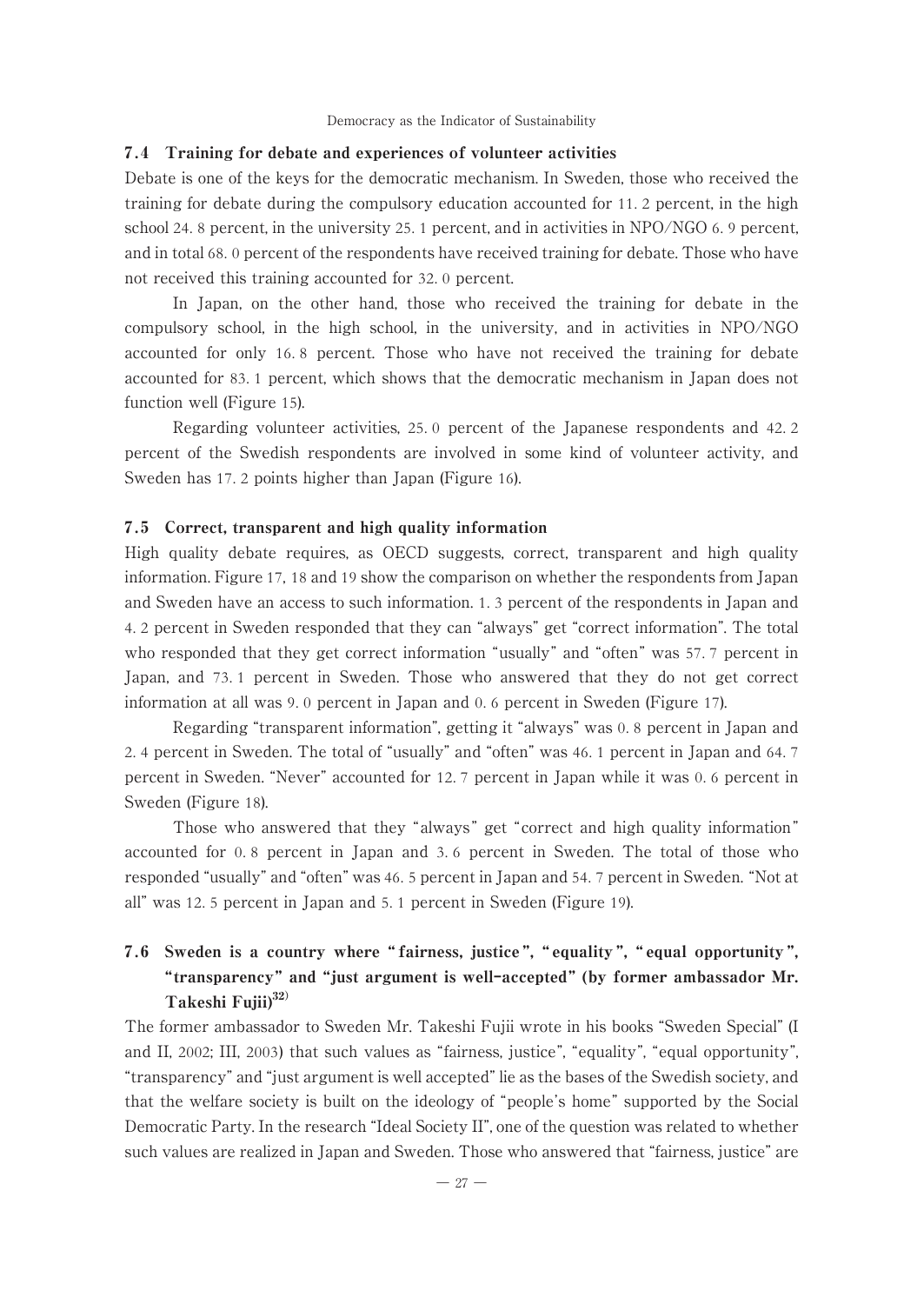





realized was 9.4 percent in Japan and 55.6 percent in Sweden. Regarding "equality", 8.8 percent in Japan and 39. 3 percent in Sweden; "equal opportunity" was 12. 5 percent in Japan and 47. 1 percent in Sweden; "transparency" was 3. 3 percent in Japan and 32. 3 percent in Sweden; " just argument is well accepted " was 4. 4 percent in Japan and 44. 1 percent in Sweden. In the case of Japan, those who answered that none of those values are realized accounted for 78. 6 percent, while it was only 20. 2 percent in Sweden. Through the answers to this question, we can conclude that Japanese respondents do not think that those five conditions for a sustainable democratic society are realized in Japan.

#### 7.7 Representation of citizen's opinions in the national and the local parliaments

As Figure 20 demonstrates, a large majority of the Japanese respondents (79. 7%) think that the national parliament and the local parliament do not represent citizen's opinions. In Sweden, those who answered that the parliaments more or less represent citizen's opinions accounted for 39. 6 percent, which is almost seven times as much as Japan's 5. 8 percent. In Sweden, those who answered that parliaments " do not represent citizen's opinions" accounted for 56.8 percent and 20 points lower than those in Japan.

# Part Ⅲ: What Japan can learn from Swedish democracy

### 8. The Beginning of Swedish Democracy

# 8.1 Parliament has existed since the  $15<sup>th</sup>$  century

According to the Swedish parliament's home page<sup>33)</sup> and so on, Swedish democracy started with the non-alcohol movement and labour movement that became active in the 1800s. Through those movements, people gradually learned how to manage meetings, to record the discussions, to assert opinions, to do accounting, and how to face the administration. About 100 years ago, a new political party emerged out of such movements. The Social Democratic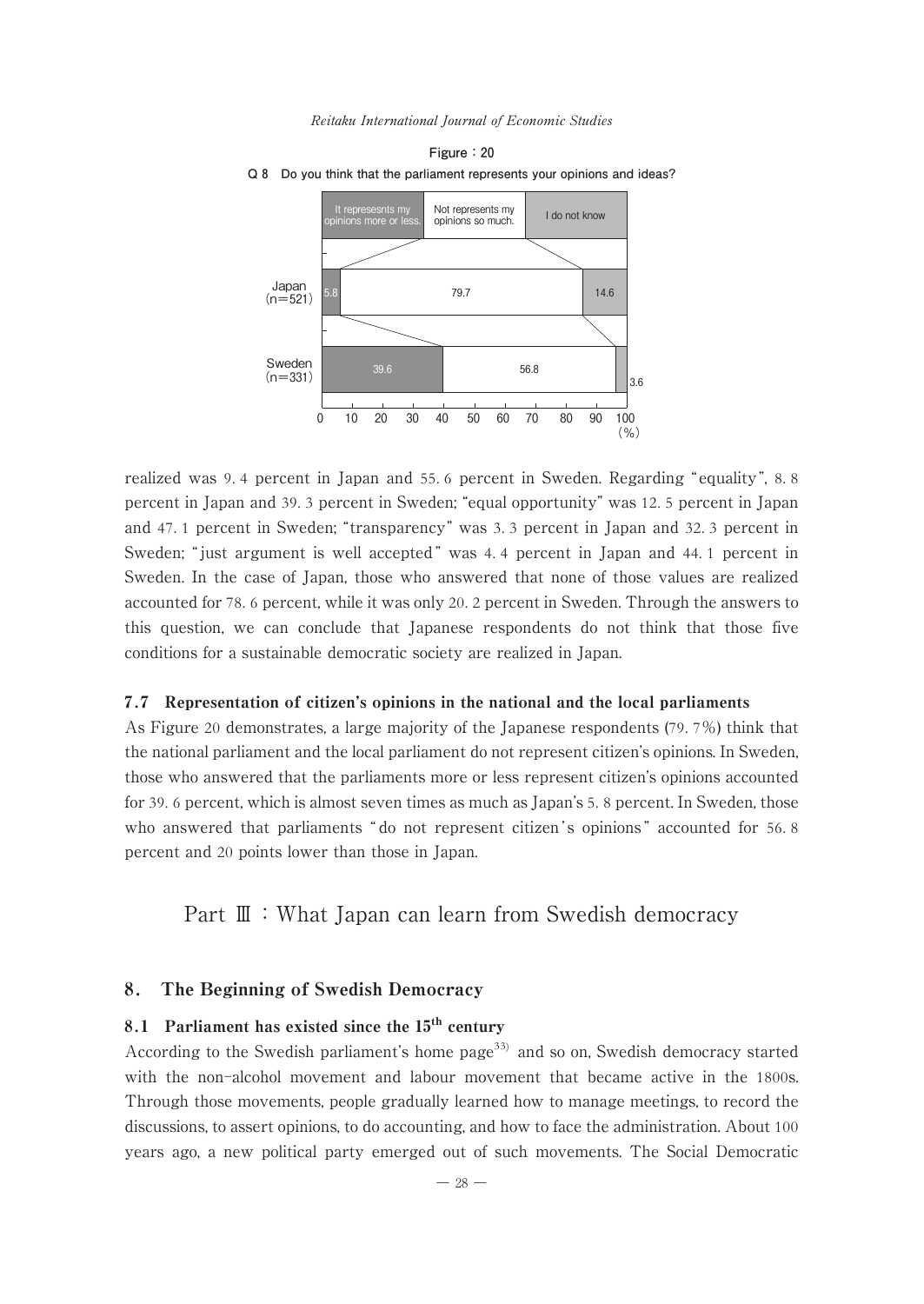Labour Party ( Socialdemocratiska arbetarepartiet) was established in 1889, and joined the government for the first time in 1917. In the document of the Swedish parliament, 1921 is defined as the year when authentic democracy was introduced, because in this year women got the voting right in the parliament election.

One factor that is important for Sweden's democracy is that parliament was established as early as the 15<sup>th</sup> century, and there was an established system where people with different opinions discussed. The origin of the parliament was a meeting held in Arboga in 1435 where leaders of Sweden met to discuss important issues of the country. Later, in the national meetings that King Gustav Vasa held in Västerås in 1527 and 1544 were more established parliament. At that time, the parliament consisted of representatives of the four classes ( aristocrats, priests, common people, and farmers ), and the four classes were equal. The Swedish word that means parliament (Riksdag) was first used in the 1540s<sup>34)</sup>.

In the 1500s, Japan was in late Muromachi period (1392-1573 ), especially the period when feudal loads conquered each others' territory, and there was no room for democratic debate in parliament as in the case of Sweden. This was followed by Azuchimomoyama period (1573-1599 ) and the Edo period (1600-1867 ) with the unification of the country by Ieyasu Tokugawa. During the peaceful 260 years of isolation from the outer world, literature, culture, and arts became prosperous. However, with the strict class system that divided people into samurai, farmers, artisans and tradesmen, there was no freedom of expression or equality.

8.2 The ideology of "people's home" established by the Swedish Social Democratic Party In Sweden, Social Democratic Party joined the Edén Administration of the Liberal Party in 1917, and became the single party majority in 1920. Afterwards, although there were occasions in which Social Democratic Party became the opposition party, this party built the basis of the welfare state as the political party with the longest history in power. When the Social Democratic Party leader P. A. Hansson became the prime minister in 1928, he described the future image of the country as "people's home (folkhemmet)".

The concept of "people's home" is based on the idea that in a good home there are equality, consideration for others, cooperation and mutual support. An equal society is realized by removing the social and economic barriers that used to divide the citizens into those who are privileged and non-privileged, superior and inferior, rich and poor, and those who plunder and those who experience material loss. However, it is not through violent actions, such as revolution, that lead to this goal. The ideal home is not only for the home for labour workers, but it is the home where all citizens are equal and support mutually<sup>35)</sup>. This ideology is the foundation for the building of Swedish welfare state based on fairness, justice and equality of democracy.

### 9. Beginning of Japan's Democracy

### 9.1 Vulnerability of democracy that was not constructed by the citizens

In Japan, the Meiji Restoration ( 1867 ) became the end of the feudal system, marking the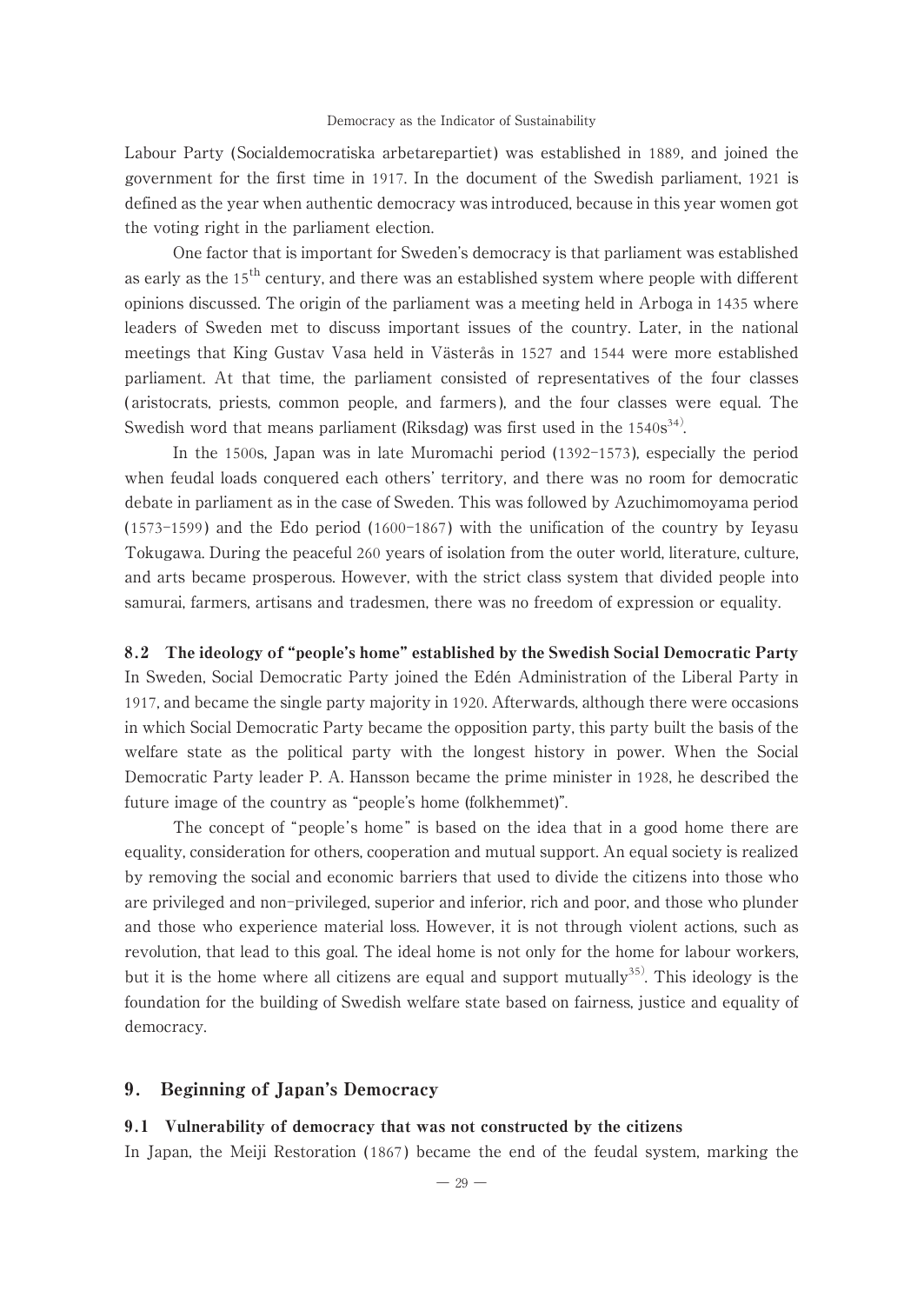beginning of the unified capitalist state. Later, after the complete defeat in the Second World War, a series of democratic reforms took place under the leadership by GHQ ( General Headquarters) of the allied countries (e.g. dismantle of *zaibatsu*, agrarian reform and trade union law in 1945, new constitution and woman suffrage in 1946, basic education law and labor standards act in 1947).

However, it was not the Japanese people themselves who promoted and constructed democracy, and democracy has not been internalized in the social system in Japan. This caused the different perceptions of democracy as observed in Japan and Sweden through the research "Ideal Society Part Ⅱ". There are opinions that differences are also welcome. However, current political situation in Japan and the unstable Triple Bottom Line in Japan show that the Japanese enjoy their current prosperity on the expenses of the future generation.

### 9.2 Unstable Triple Bottom Line in Japan

In the "social" aspect in Japan, the number of suicide has been no less than 30, 000 annually, which is the highest among the industrialized countries. Non-regular employees accounted for 19. 9 percent for the males and 55. 2 percent for the females in 2007; those who work on contract basis may suddenly lose the job, and are not assured the acceptable healthy and cultural lives; and crimes such as random murder have been on the increase and anxiety in the society spreads. Women 's social status in Japan is the lowest among the OECD countries. Import rate of food is 60 percent, which leads to high food miles because the food is transported by ships and airplanes. Japan also depends on the water resources (1. 12 times as much water as Japan's agriculture water) of the food-producing countries. In those countries, the areas used for the food production to be exported to Japan is equivalent to 90 percent of Japan's area (38 million ha). In addition, the leavings of the food are equivalent to 11 trillion yen, but there is no problematization of this issue in the food education basic law or basic dietary education plan.

It is said that about 46 percent of the granaries in the world will disappear around 2060 due to the global climate change. Japan exports cars and electronic products and imports food, but has no strategies to perpetuate this international division of labor. Japan also imports 95 percent of energy, and dependence rate on the oil from the Middle East in 2004 was 89. 5 percent. In 2050, Japan's population will be today's two thirds due to the constant decrease in the population, and 36. 2 percent of the population will be aged 65 and over. This will lead to a crisis as the domestic demands and the tax revenue will decrease, but there is very little, if any, counter-plan for those problems today.

With regard to the "environmental" aspect, reduction of the  $CO<sub>2</sub>$  emissions has not been successful. On the contrary, the goal for the reduction of  $CO<sub>2</sub>$  emission by 6 percent from the 1990 levels during the first period as defined in the Kyoto Protocol ( 2008-2012 ) became increasingly difficult, because the emission increased by 8. 7 percent in 2007. But Japan's goal 25 percent reduction of  $CO<sub>2</sub>$  emission (that's Hatoyama Initiative) has been well received by the international community at COP 15. Policies made by the Japanese government towards a low-carbon society should be taken not in the forecasting style, but the backcasting style where a goal is set first. But now the environmental policies in Japan cannot be the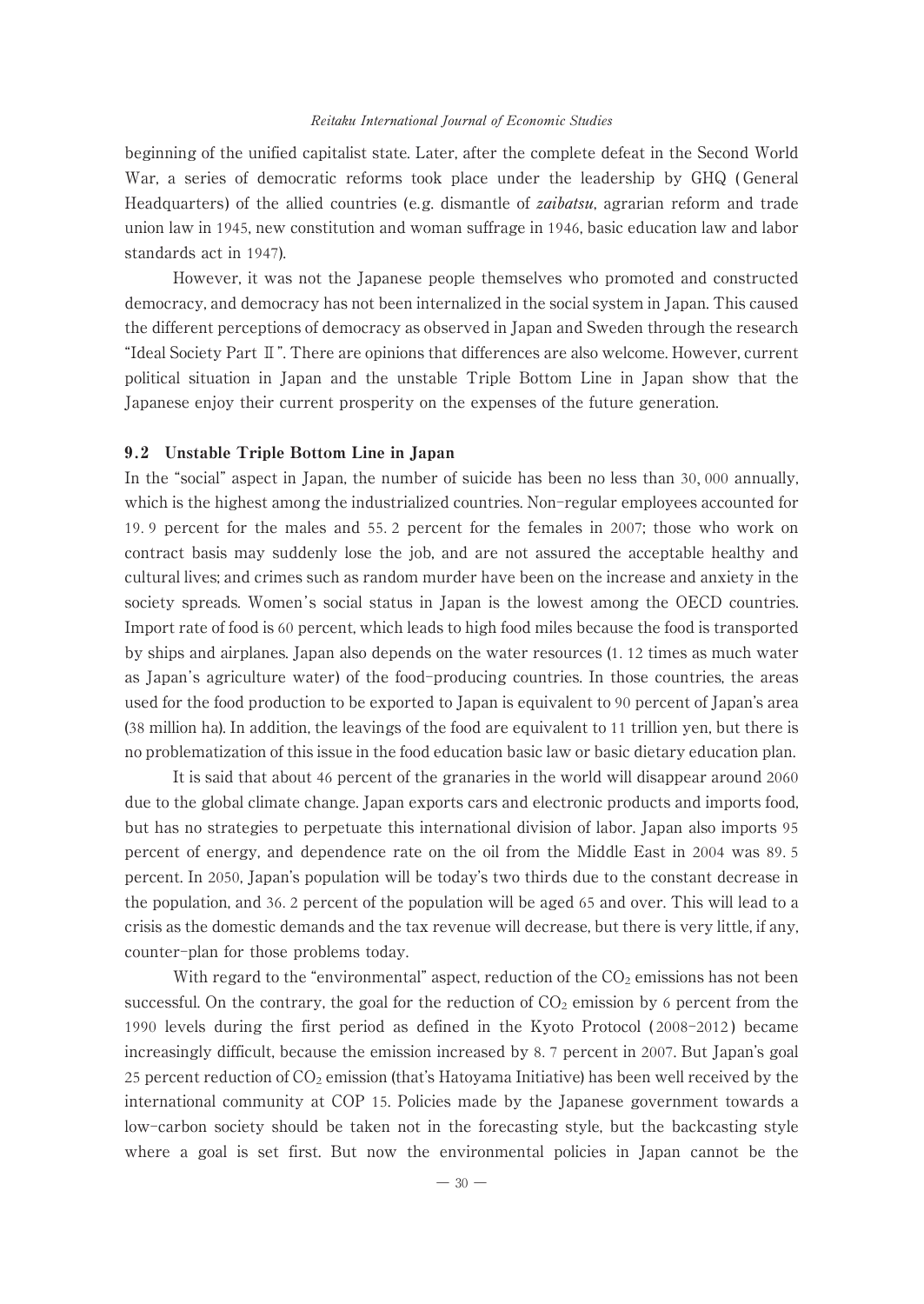fundamental solution. It's true. The Japan's administration attaches importance to good relationship with the domestic economic circles than to the international responsibilities.

In the "economic" aspect, even thought the Japanese government asserts that Japan is a great economic power, the reality is that Japan is an indebted country where the state and the local authorities have deficits of 1000 trillion yen, and 40 percent of the annual revenue is the government loan.

### 10. Summary

### 10.1 Japan's decline predicted by Attali

From the perspective of the Triple Bottom Line, Japan's society is not at all sustainable, and the construction of visions and social systems for the future has not been done through democratic methods. The French economist and scholar Jacques Attali comments on Japan can be summarized as follows: the aged society continues and the relative values of the country continuously decrease. In 2025, Japan's economic power may not even be within the five most powerful ones<sup>36)</sup>. Attali further states that a new balance between the market and democracy gradually appears at the global level. He calls this new balance "ultra- democracy ". Attali wishes that democracy evolves to ultra-democracy.

### 10.2 A start with "transparency" and "accountability"

Japan's population (120 million) is almost 13 times as much as Sweden's (9 million). With this large population, Japan has currently much larger tax revenue. There is a lot of non-transparent wastage of the tax revenue in the government and the administration. It seems that the Japanese government does not make efforts to establish a vision to build a sustainable society for the future generations or to create a welfare society like in Sweden. The government puts focuses on the interests of the current generation only. What is needed for the Japanese government now is the following: (1) to make transparent information available; (2) to make information open to the citizens; (3) to stop the wastage of the tax revenue; (4) to establish policies through citizen's opinions; and (5) to correct its course in order to build a sustainable society for the future generations. The social system of Sweden with fairness, justice, equality, equal opportunity, transparency and sound argument should be well recognized by Japanese government. They are the key factors of democracy.

#### 10.3 The keyword for improving the HSM value is "democracy"

While HSM was being established as a sustainable social welfare indicator, the word "democracy" emerged as a keyword in Sweden through the development of HSM Ver. 5. From the research "Ideal Society II", comparisons were made between Japan and Sweden, and it was found that "democracy" is not fully developed in the concept of sustainability in Japan. If in Japan "democracy" will be introduced in politics and management fully, the performance of triple bottom line of Japan will improve, with the result that the HSM value will increase. What is inevitable for an improvement of the HSM value in Japan is "democracy".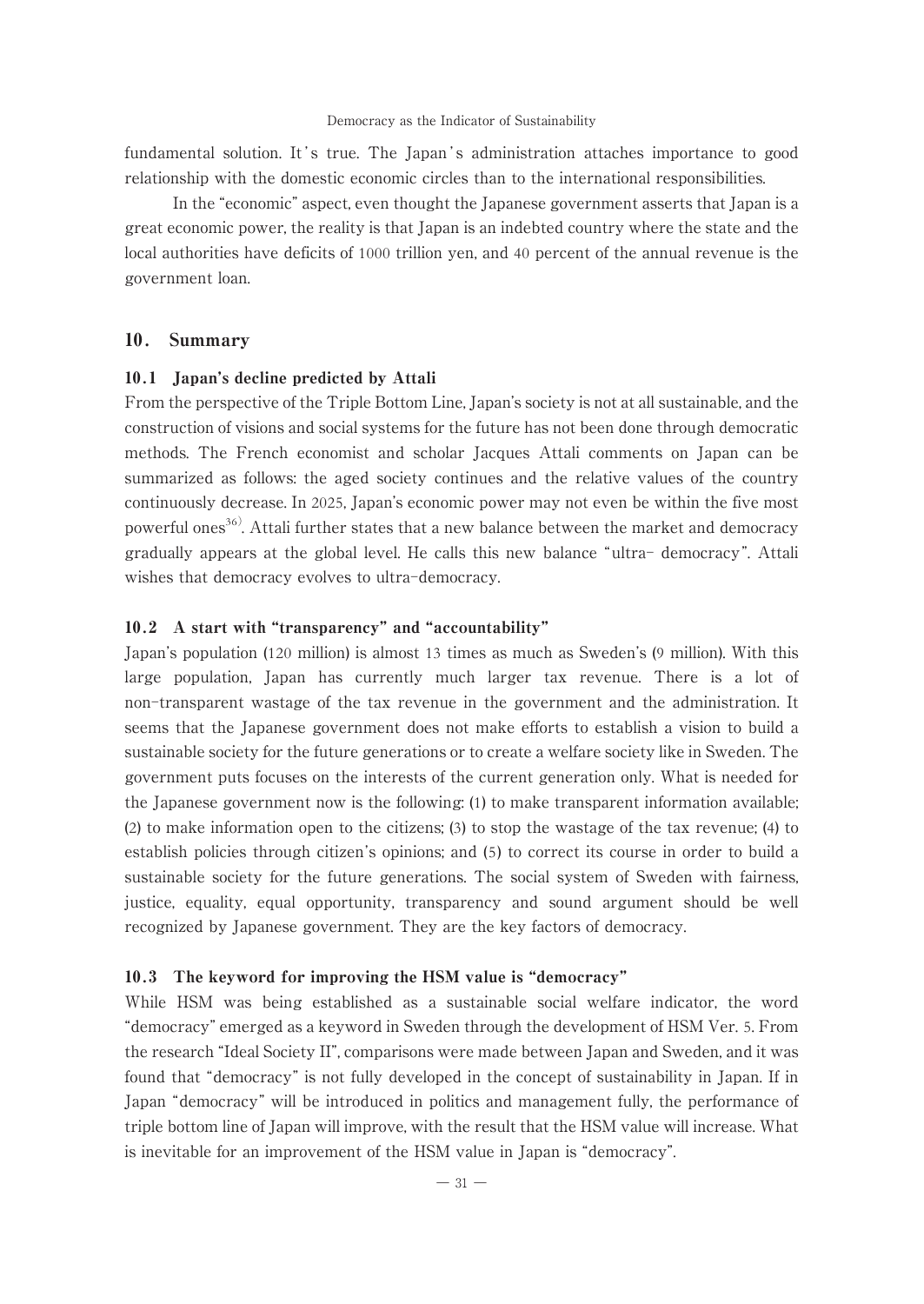- 1) Terue Ohashi, 2000, Jomyakukei Shakai no Sekkei, Yuhikaku, pp. 196-209
- 2) Dr. Hong Nguyen, residing in Australia
- 3) Professor, Tottori University of Environmental Studies
- 4)ⅰ) Edward B. Barbier, 1987, The Concept of Sustainable Economic Development, Environmental Conservation Vol.14 (No.2), pp. 101-110
	- ii) John Elkington, 1997, Cannibals With Forks-The Triple Bottom Line of 21<sup>st</sup> Century Business, New society Publishers, pp. 69-96.
- 5) Training Course on Measuring the Progress of Societies "Statistics, Knowledge and Policy: Understanding Societal Change"―March 25-27 2009, Kyoto (Japan)
- 6)ⅰ) Oliver, 1997, Satisfaction: A Behavioral Perspective on the Consumer. Boston, Ma. Irwin McGrow-Hill p13
	- ⅱ) Hideo Shingu, 1999, Kofuku to Iukoto, NHK books, p. 18
	- ⅲ) Richard A. Easterlin, 2003. Explaining happiness, PNAS. September 16, 2003, Vol. 100, No. 19, pp. 11176-11183
	- ⅳ) Amanda W. Vemuri, Robert Costanza, 2006, The role of human, social, built, and natural capital in explaining life satisfaction at the country level: Toward a National Well-Being Index (NWI), Ecological Economics 58 pp. 119-133
- 7) UNESCO, 2002, "Teaching and Learning for a Sustainable Future" (www.unesco.org)
- 8) WCED (World Commission on Environment and Development), 1987, "Our Common Future", Oxford University Press, Oxford
- 9) Ibid. 4
- 10) Ibid. 4
- 11) Zaidanhojin Nihon Seitaikei Kyokai, 1996, Doitsu no Suihou to Shizen-hogo, p. 5
- 12) Teruya Abe & Hiroyuki Hata (eds), 2005, Sekai no Kenposyu Third Edition, Yushindo, p. 148
- 13) Terue Ohashi, 2007, Yoroppa Kankyo-toshi no Humanware, Gakugeisyuppansya, pp. 12-13
- 14) While the United Nations has used GDP as a main index since 1968, it was only in 1993 that GDP became common in Japan.
- 15) Clifford Cobb, Ted Halstead, and Jonathan Rowe, 1995, if the GDP is up, why is America Down, The Atlantic Monthly Oct. 1995, Academic Research Library, pp. 62-63, 67-70
- 16) http://www.jfklibrary.org/Historical+Resources/Archives/Reference+Desk/Speeches/RFK/ RFKSpeech68Mar18Ukansas.htm
- 17) Jean Baudrillard, 1970, La Societe de Consommation: Ses Mythes, Ses Structures, Éditions Denoël., pp. 45-47
- 18) Daniel Bell, 1973, the Coming of Post-Industrial Society ―A Venture in Social Forecasting―, Basic Books, Inc., Publishers, New York, pp. 280-282
- 19) Hazel Henderson, 1978, Creating Alternative Futures, Berkeley Publishing Corporation, PP. 21-23
- 20) Ralph Nader. 1978, see p. 21 in the publication Ibid. 19
- 21) Summary notes from the Beyond GDP conference, Highlights from the presentations and the discussion 2007
- 22) http://www.stiglitz-sen-fitoussi.fr
- 23) Amos Golan / George Judge / Douglas Miller, 1996. Maximum Entropy Econometrics: Robust Estimation with Limited Data, John Wiley and Sons
- 24)ⅰ) Norihiro Itsubo & Atsushi Inaba, 2005, Lifecycle Kankyo Eikyo Hyoka Shuho, Sangyo Kankyo Kanri Kyokai, pp. 328-329
	- ⅱ) Syukou Miyazaki, 2001, Togo-teki Kankyo Kaikeiron, Soseisya, pp. 602-618
- 25) UN, 2001, Report on the aggregation of indicator of sustainable development. Background paper for the Ninth Session of the Commissions on Sustainable Development, Division for Sustainable Development of Department of Economic and Social Affairs
- 26)i) Saaty, T. L., 1980, The Analytic Hierarchy Process: Planning, Priority Setting, Resource Allocation. McGraw-Hill, New York.
- ⅱ) Warren, L., 2004, Uncertainties in the Analytic Hierarchy Process, Department of Defense, Australia 27) Research in Japan
	- Research theme:"Ideal Society Part I"

Research method: Web-based questionnaire

- Target group: Both males and females aged between 20 and 69
- Research period: May 18-23, 2007

Valid samples: Quantitative research 2109 samples

Qualitative research (open-ended question) 1756 samples